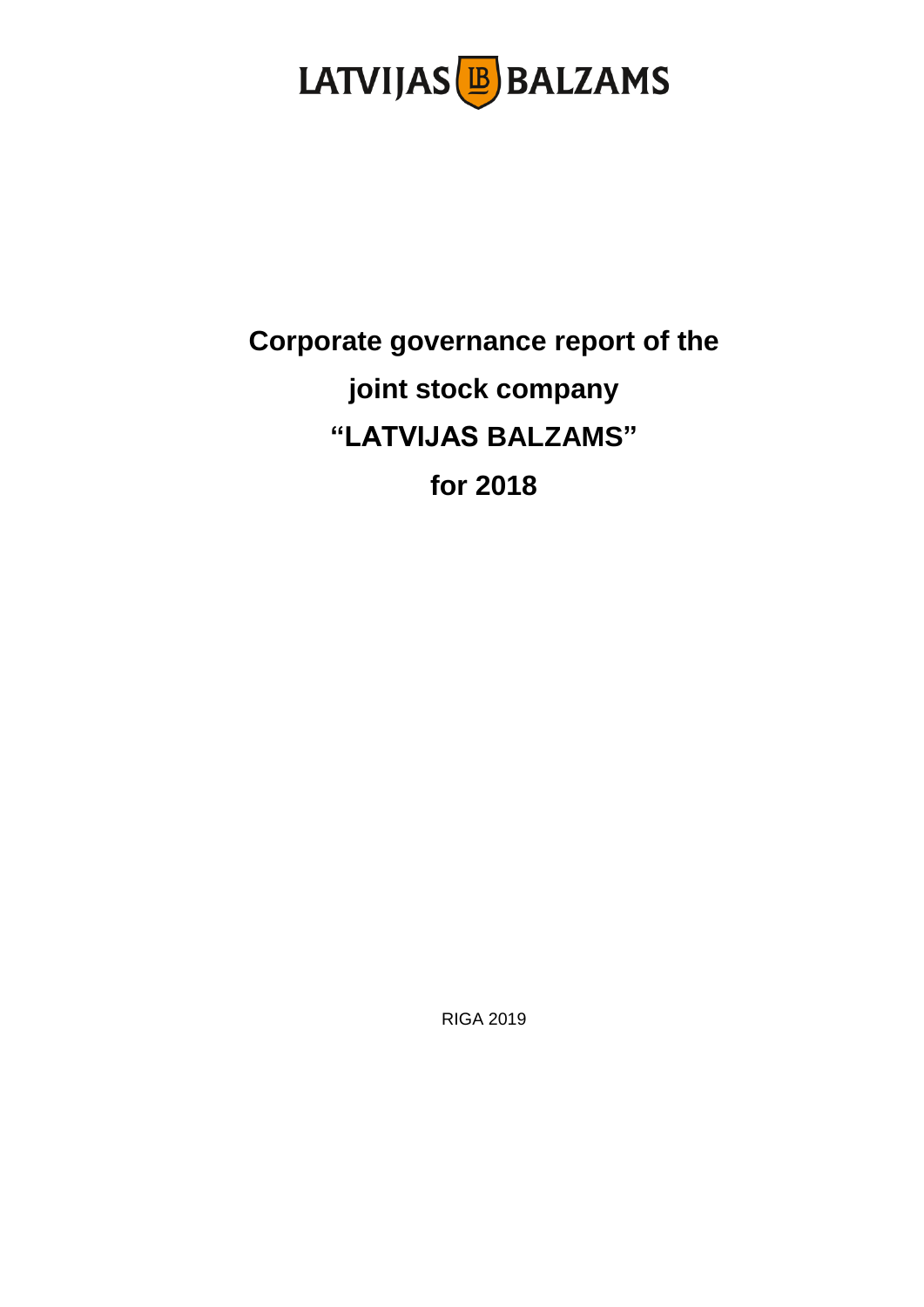| I INTRODUCTION                                                                 |  |
|--------------------------------------------------------------------------------|--|
|                                                                                |  |
| <b>SHAREHOLDERS' MEETING.</b>                                                  |  |
| 1. Ensuring shareholders' rights and participation at shareholders' meetings 4 |  |
| 2. Participation of members and member candidates of the Issuer's management   |  |
|                                                                                |  |
| <b>BOARD</b>                                                                   |  |
|                                                                                |  |
|                                                                                |  |
|                                                                                |  |
|                                                                                |  |
|                                                                                |  |
|                                                                                |  |
|                                                                                |  |
|                                                                                |  |
|                                                                                |  |
|                                                                                |  |
|                                                                                |  |
|                                                                                |  |
|                                                                                |  |
|                                                                                |  |
| 13. General principles, types and criteria for setting remuneration  8         |  |
|                                                                                |  |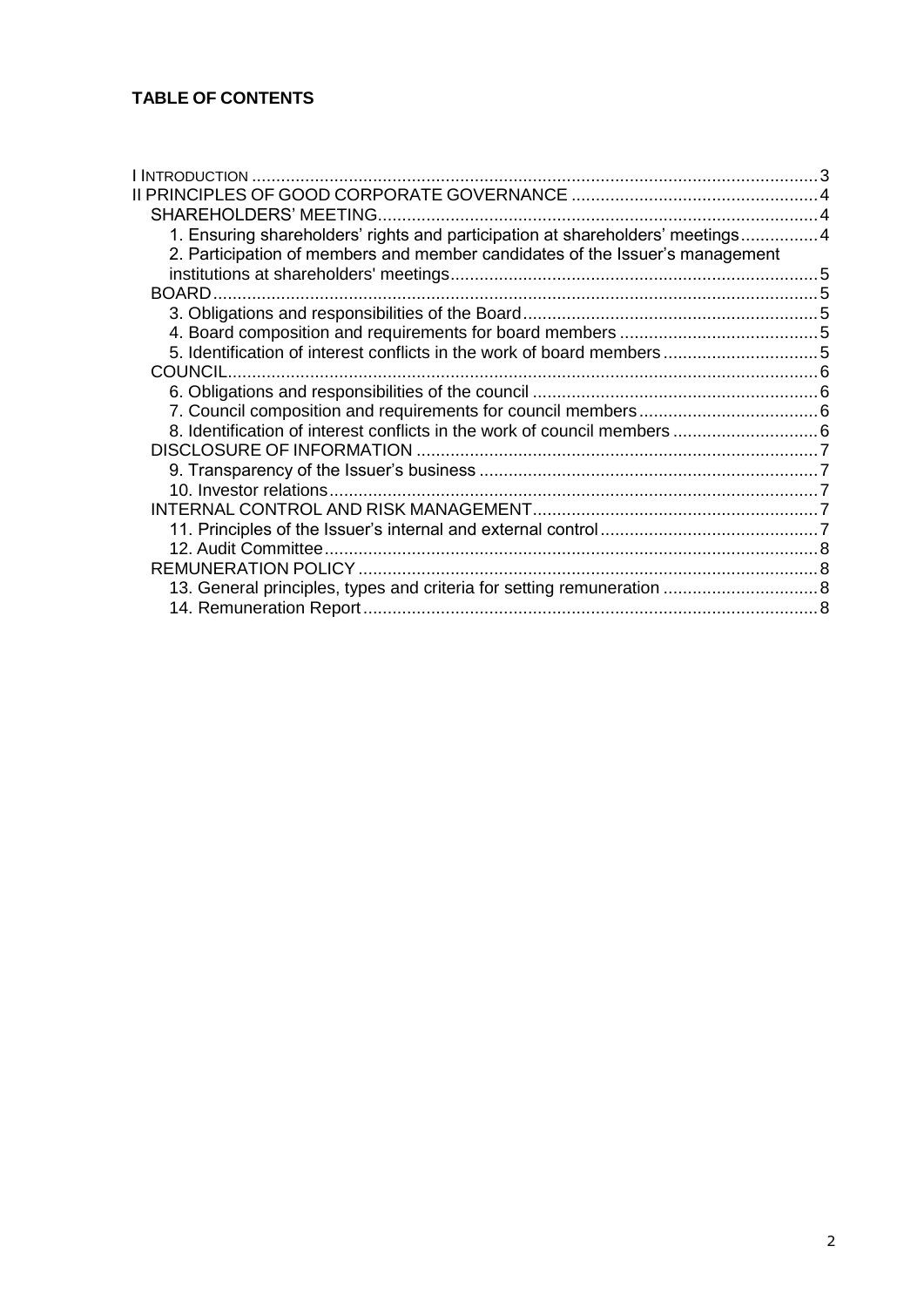#### <span id="page-2-0"></span>**I INTRODUCTION**

This Corporate Governance Report of the Joint Stock Company "Latvijas balzams" for the year 2018 (hereinafter – Report) is prepared on the basis of Nasdaq Riga, as rules "On Listing and Trading of Financial Instruments on the Markets Regulated by the Exchange" and "Corporate Governance Principles and Recommendations on their Implementation" issued by the NASDAQ Riga. The Report was created by the Management Board of the Joint Stock Company "Latvijas balzams" (hereinafter – Latvijas balzams).

The Report is prepared on the implementation of corporate governance principles in 2018, and it is done taking into consideration the latest "Corporate Governance Principles and Recommendations on their Implementation" issued by the Nasdaq Riga. In 2018, Latvijas balzams complied with the most of corporate governance principles encompassed in the "Corporate Governance Principles and Recommendations on their Implementation" issued by the Nasdaq Riga and the majority of non-compliance situations are explained.

This Report is submitted to the Nasdaq Riga together with the audited annual report and published in the Company's homepage http://www.lb.ly in the section "For investors".

April 26, 2019

Intars Geidans Chairman of the Board JSC Latvijas balzams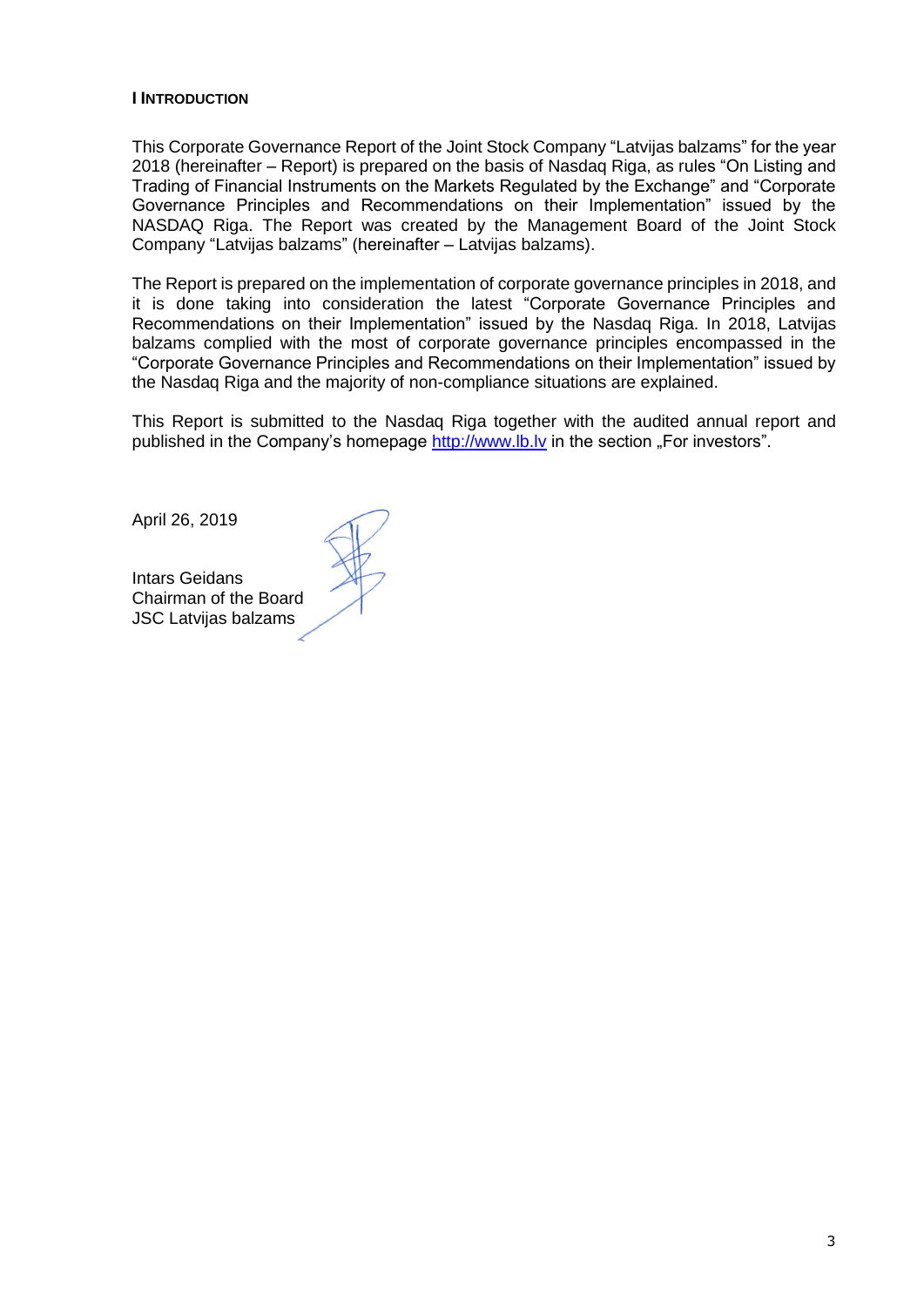# <span id="page-3-0"></span>**II PRINCIPLES OF GOOD CORPORATE GOVERNANCE**

#### <span id="page-3-1"></span>*SHAREHOLDERS' MEETING*

*Shareholders realize their right to participate in the management of the Issuer at shareholders' meetings. In compliance with legal acts the Issuers shall call the annual shareholders' meeting as minimum once a year. Extraordinary shareholders' meetings shall be called as required.*

#### <span id="page-3-2"></span>*1. Ensuring shareholders' rights and participation at shareholders' meetings*

*The Issuers shall ensure equal attitude towards all the shareholders – holders of one category of shares. All shareholders shall have equal rights to participate in the management of the Issuer – to participate at shareholders' meetings and receive information that shareholders need in order to make decisions.*

*JSC Latvijas balzams (hereinafter – LB) ensures compliance with the principles 1.1. - 1.13.*

*According to the LB Articles of Association all the shares have equal rights to receive dividends, liquidation quotas and rights to vote. Each paid share shall give the right to one voice at the shareholders' meeting.*

*Nevertheless, at the moment, LB has not developed a profit distribution policy yet; LB regularly reinvests profit into the Company's development, therefore increasing LB future value. Any decision regarding paying the dividends to shareholders is in competence of the General meeting of shareholders.*

*In 2018 one General meeting of shareholders took place, and it was announced according to the terms, stipulated in legislation. 2018 LB disclosed information in accordance with the requirements of the Financial Instruments Market Law and Nasdaq Riga regulations. LB shareholders meeting was announced at least 30 days in advance, firstly placing the information in Latvian and English in the official centralized information storage system and on the Nasdaq Riga web site on the Internet, and then publishing a notice on the convening of the shareholders' meeting on the homepage of the LB and sending information to AS "Latvijas Centrālais depozitārijs".*

*LB provided the electronic form for the authorization form and ensured that the authorization*  form was also available on the Internet at the official centralized information storage system of *Nasdaq Riga and LB after notification of the shareholders' meeting.*

*Draft decisions of shareholders' meetings were published at least 14 days before the shareholders' meeting in Latvian and English at the official centralized storage system of mandatory information, Nasdaq Riga and the website of the LB. Additionally, LB indicated, that Shareholders of joint stock company Latvijas balzams can get acquainted with draft resolutions as well as additional information and give their suggestions and proposals on the Agenda starting from May 31, 2018 till June 13, 2018 at premises of JSC "Latvijas balzams" at the secretariat, 160 Aleksandra Caka iela, Riga, Latvia on all business days from 08.00 a.m. till 16.00 p.m. and at the Registration on the meeting day.*

*In announcement of the call of general shareholders meeting, its initiator – the LB Board - also was indicated.*

*In 2018, the shareholders' meeting took place at LB office premises, at the LB's legal address during working hours. Consequently, the place and time of the shareholders' meeting did not restrict the shareholders' attendance at the meeting. In 2018, LB did not change the place and time of the announced shareholders' meeting.*

*Meetings are organized in such a way that the information is available both before and during the meeting and is explained if required. In 2018, the head of the meeting, elected by the Commercial Law in LB's shareholders' meeting, proposed to set the procedure for the discussion of issues and decision-making procedure (regulation), which was valid only if the shareholders' meeting approved it by a majority of votes. LB does not restrict shareholders'*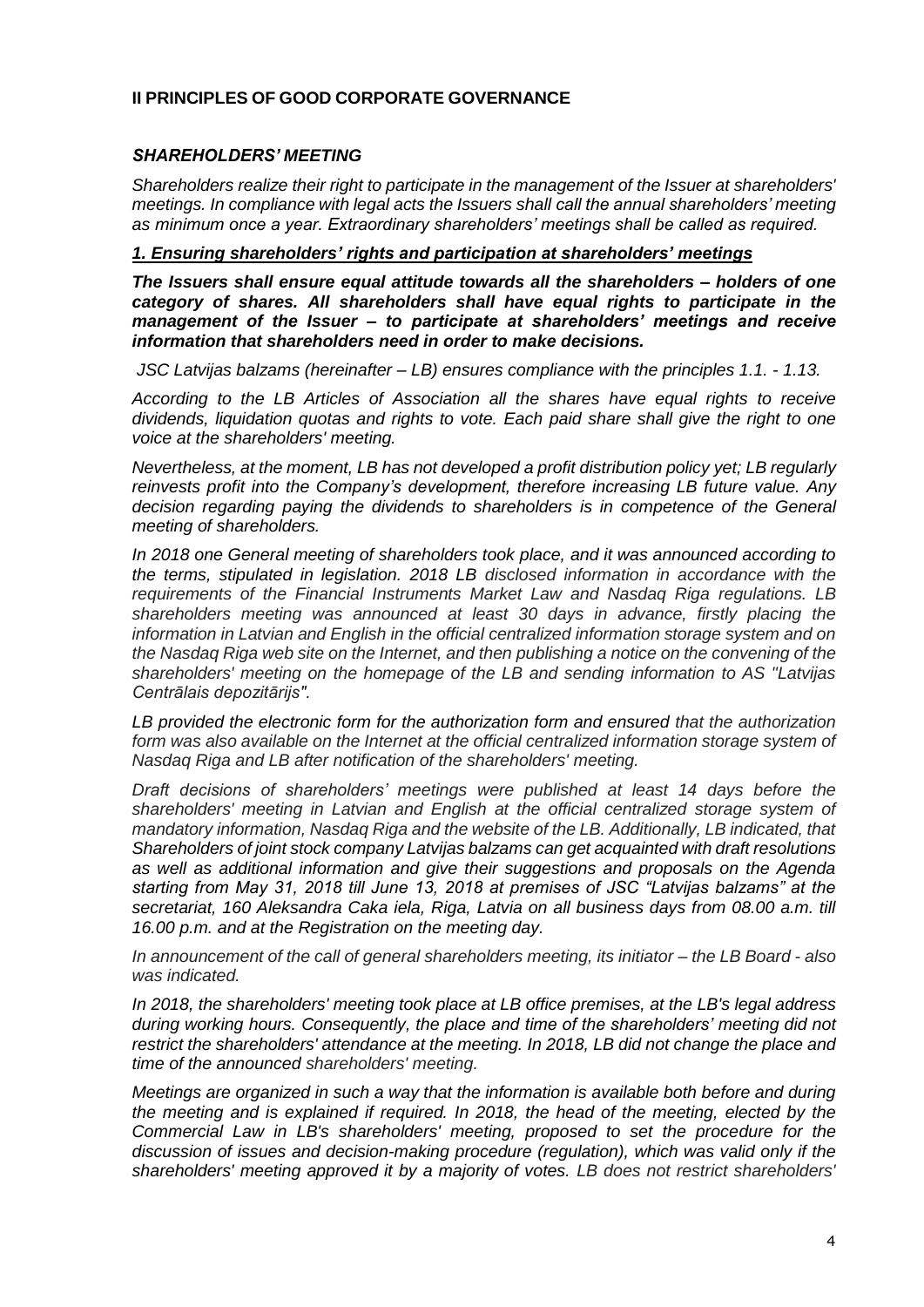*rights to consult with each other during the meeting if it is necessary for the adoption of a decision or clarification of the matter, as well to ask questions to the representatives of LB.*

<span id="page-4-0"></span>**2. Participation of members and member candidates of the Issuer's management institutions at shareholders' meetings**

**Shareholders' meetings shall be attended by the Issuer's board members, auditors, and as possibly many council members.** 

*LB ensures compliance with principles 2.1. and 2.2. and partial compliance with 2.3. principle. The participation of the auditor and members of the management institution was ensured. During the meeting, participants had the possibility to obtain information on officials or official candidates who do not attended the meeting and reasons thereof. In 2019 LB will indicate in the minutes the information regarding the reasons of persons' absence, if any.* 

# <span id="page-4-1"></span>**BOARD**

The board is the Issuer's executive institution, which manages and represents the Issuer in its everyday business, therefore the Issuer shall ensure that it is efficient, able to take decisions, and committed to increase the value of the company, therefore its obligations and responsibilities have to be clearly determined.

#### <span id="page-4-2"></span>**3. Obligations and responsibilities of the Board**

**The Issuers shall clearly and expressively determine the obligations and authorities of the board and responsibilities of its members, thus ensuring a successful work of the board and an increase in the Issuer's value.**

*LB ensures compliance with principles 3.1., 3.3. - 3.6. According to Commercial Law, LB Management Board is executive institution of the company, which manages and represents the company. Management Board manages corporate affairs of the Company. For important decisions Management Board of the Company shall obtain Supervisory Board consent. In 2018 this requirement was observed.*

*LB ensures partial compliance with principle 3.2., since the powers of the LB Board are determined by the Articles of Association and the Commercial Law. LB's Articles of Association are available at LB's office, in the Register of Enterprises of the Republic of Latvia and on LB website.*

#### <span id="page-4-3"></span>**4. Board composition and requirements for board members**

#### **A board composition approved by the Issuer shall be able to ensure sufficiently critical and independent attitude in assessing and taking decisions.**

*In essential aspects LB ensures compliance with the principles 4.1. - 4.4. According to LB, Articles of Association the Council of LB elects Management Board members for 5-year term. Council nominates Management Board chairman and Deputy Chairman from the Board members. No one of the Board members serves 4 successive terms. Prior to the election of a board member, the Council examines, if the board member candidate has an according education, skills and work experience. LB Management Board members have the education and work experience appropriate for their sphere of activities.*

*Information about the education and experience of the Board members is available on the Company's webpage. In 2019, LB will actualize information about the Board members and will indicate also additionally required information.* 

#### <span id="page-4-4"></span>**5. Identification of interest conflicts in the work of board members**

**Every board member shall avoid any interest conflicts in his/her work and be maximally independent from any external circumstances and willing to assume responsibility for**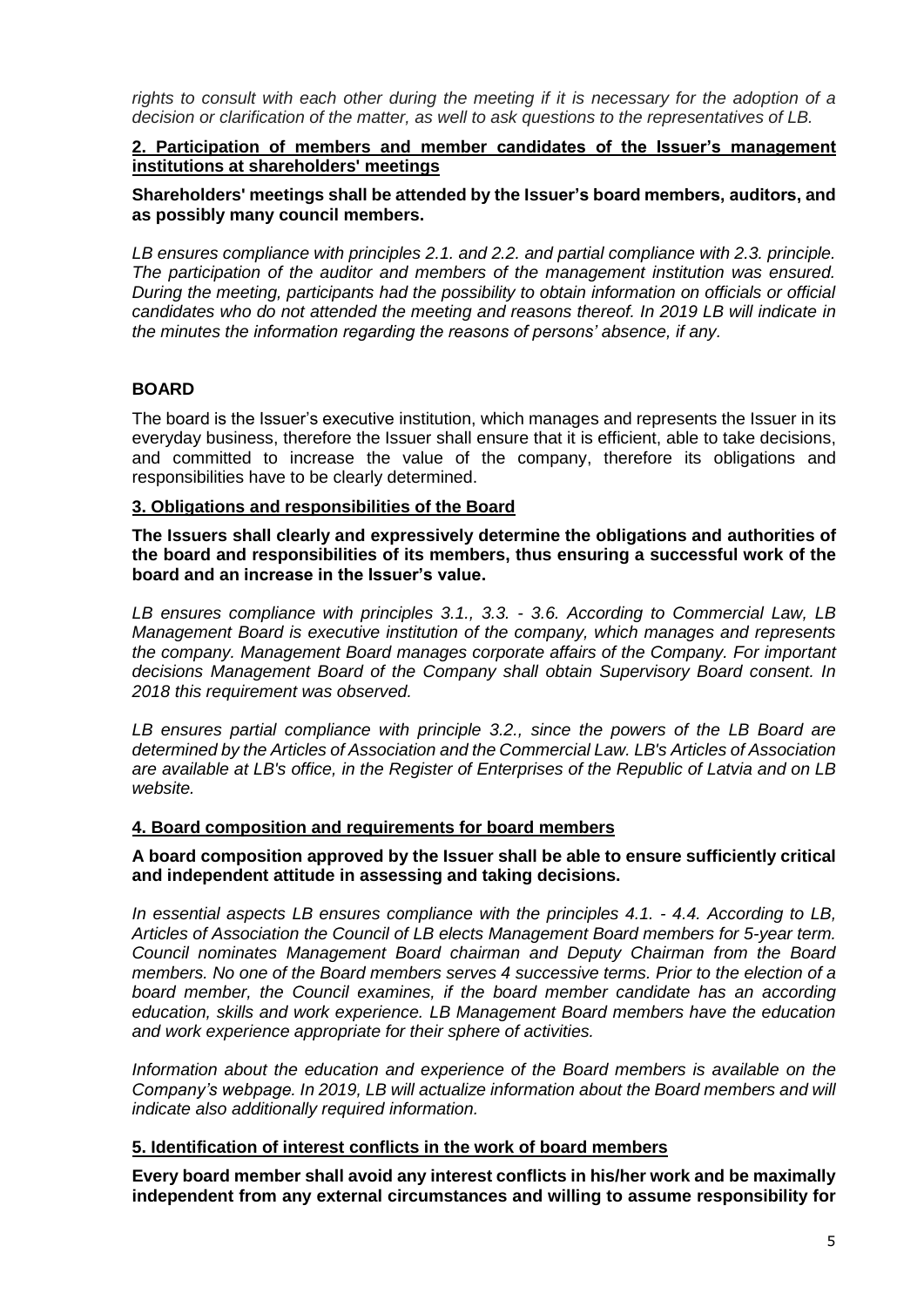**the decisions taken and comply with the general ethical principles in adopting any decisions connected with the business of the Issuer.** 

*LB ensures compliance with 5.1.-5.3. principles.*

# <span id="page-5-0"></span>**COUNCIL**

In compliance with legal acts, a council is the institution that supervises the Issuer and represents interests of shareholders between meetings in cases stipulated in the law and in the statutes of the Issuer, supervises the work of the Board.

#### <span id="page-5-1"></span>**6. Obligations and responsibilities of the council**

**The objective of the Issuer's council is to act in the interests of all the shareholders, ensuring that the value of the Issuer grows. The Issuer shall clearly determine the obligations of the council and the responsibility of the council members, as well as ensure that individual council members or groups thereof do not have a dominating role in decision making.**

*LB ensures compliance with principles 6.2. - 6.3. In 2018, Council has supervised the board. In 2018, the Chairman of the LB Council on a regular basis met with the Chairman of the Board to discuss all the key issues related to LB's business and development strategy, business activities and risk management. The performance of Council functions in case of necessity is provided by electronic means of communication in order to enable Council members to participate in Council activities.*

*LB ensures partial compliance with principles 6.1. and 6.4., since rights and obligations of the LB Council are determined by the Articles of Association and regulations of the Commercial Law, as well included in decisions of shareholders and Council. LB Articles of Association are available at the LB office, LR Company Register and on the Company's web site.*

#### <span id="page-5-2"></span>**7. Council composition and requirements for council members**

**The council structure determined by the Issuer shall be transparent and understandable and ensure sufficiently critical and independent attitude in evaluating and taking decisions.**

*LB ensures compliance with principles 7.2. - 7.6. LB Council members were nominated for election to the Board in accordance with regulations of the Commercial Law, and they represent interests of shareholders in between shareholders' meetings. Council members are independent during the decision-making process as according to the Commercial Law and are responsible for losses caused to the company.*

*LB ensures partial compliance with the principles 7.1, 7.7. and 7.8. The issuer's website does not have the information on all Council members' professional experience. Council members are independent during the decision-making process as according to the Commercial Law and are responsible for losses caused to the company. In 2019 LB will indicate additional information about Council members.* 

#### <span id="page-5-3"></span>**8. Identification of interest conflicts in the work of council members**

**Every council member shall avoid any interest conflicts in his/her work and be maximally independent from any external circumstances. Council members shall comply with the general ethical principles in adopting any decisions connected with the business of the Issuer and assume responsibility for the decisions taken.** 

*LB ensures compliance with the principles 8.1. - 8.3.*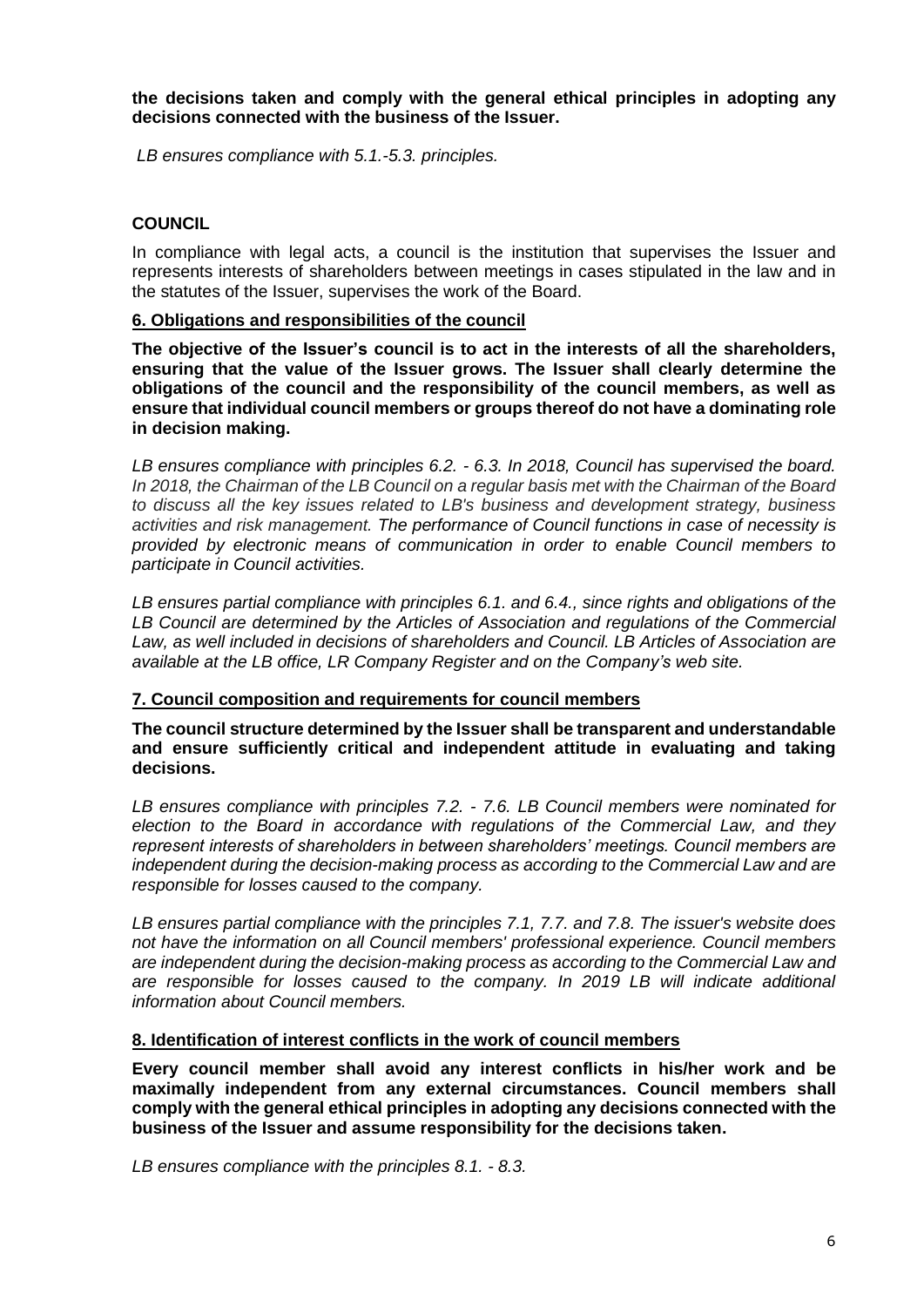# <span id="page-6-0"></span>**DISCLOSURE OF INFORMATION**

Good practice of corporate governance for an Issuer whose shares are included in the market regulated by the Stock Exchange means that the information disclosed by the Issuer has to provide a view on the economic activity of the Issuer and its financial results. This facilitates a justified determination of the price of financial instruments in public circulation as well as the trust in finance and capital markets. Disclosure of information is closely connected with investor relations (hereinafter – the IR), which can be defined as the process of developing Issuer's relations with its potential and existing investors and other parties interested in the business of the Issuer.

# <span id="page-6-1"></span>**9. Transparency of the Issuer's business**

**The information disclosed by the Issuers shall be provided in due time and allowing the shareholders to assess the management of the Issuer, to get an idea on the business of the company and its financial results, as well as to take grounded decisions in relation to the shares owned by them.** 

*LB ensures compliance with the principles 9.1. - 9.4.*

#### <span id="page-6-2"></span>**10. Investor relations**

**Considering that financial instruments of the Issuers are offered on a regulated market, also such activity sphere of the Issuers as investor relations (hereinafter – the IR) and the development and maintaining thereof is equally important, paying special attention to that all the investors have access to equal, timely and sufficient information.**

*LB ensures compliance with the principles 10.1. - 10.4. LB ensures partial compliance with the principle 10.5. The website provides general information about the company, principles of corporate governance, meeting of shareholders and their decisions, board members, main shareholders, Articles of Association and the latest financial information that is provided online directly from the Nasdaq Riga webpage. In 2019, LB will provide additional information about the Issuer on the website.*

# <span id="page-6-3"></span>**INTERNAL CONTROL AND RISK MANAGEMENT**

The purpose of internal control and risk management is to ensure efficient and successful work of the Issuer, the truthfulness of the information disclosed and conformity thereof to the relevant regulatory acts and business principles. Internal control helps the board to identify the shortcomings and risks in the management of the Issuer as well as facilitates that the council's task - to supervise the work of the board - is fulfilled efficiently.

#### <span id="page-6-4"></span>**11. Principles of the Issuer's internal and external control**

#### **To ensure successful work of the Issuer, it shall be necessary to plan regular its controls and to determine the procedure of internal and external (audit) control**.

*LB ensures compliance with the principles 11.1. - 11.6. LB operations are organized in compliance with quality standard. Auditors have access to the information required for the fulfillment of the auditor's tasks. The role of the Audit Committee is to examine the auditor's independence. The Audit Committee recommends to the shareholders meeting an auditor's candidate based on criteria such as the auditor's past experience, competence, international or local reputation and independence.*

*Upon completion of the audit, the auditor provides an assessment and proposals for improving LB risk management and control procedures. LB General meeting of shareholders elects the auditor for the next accounting year.*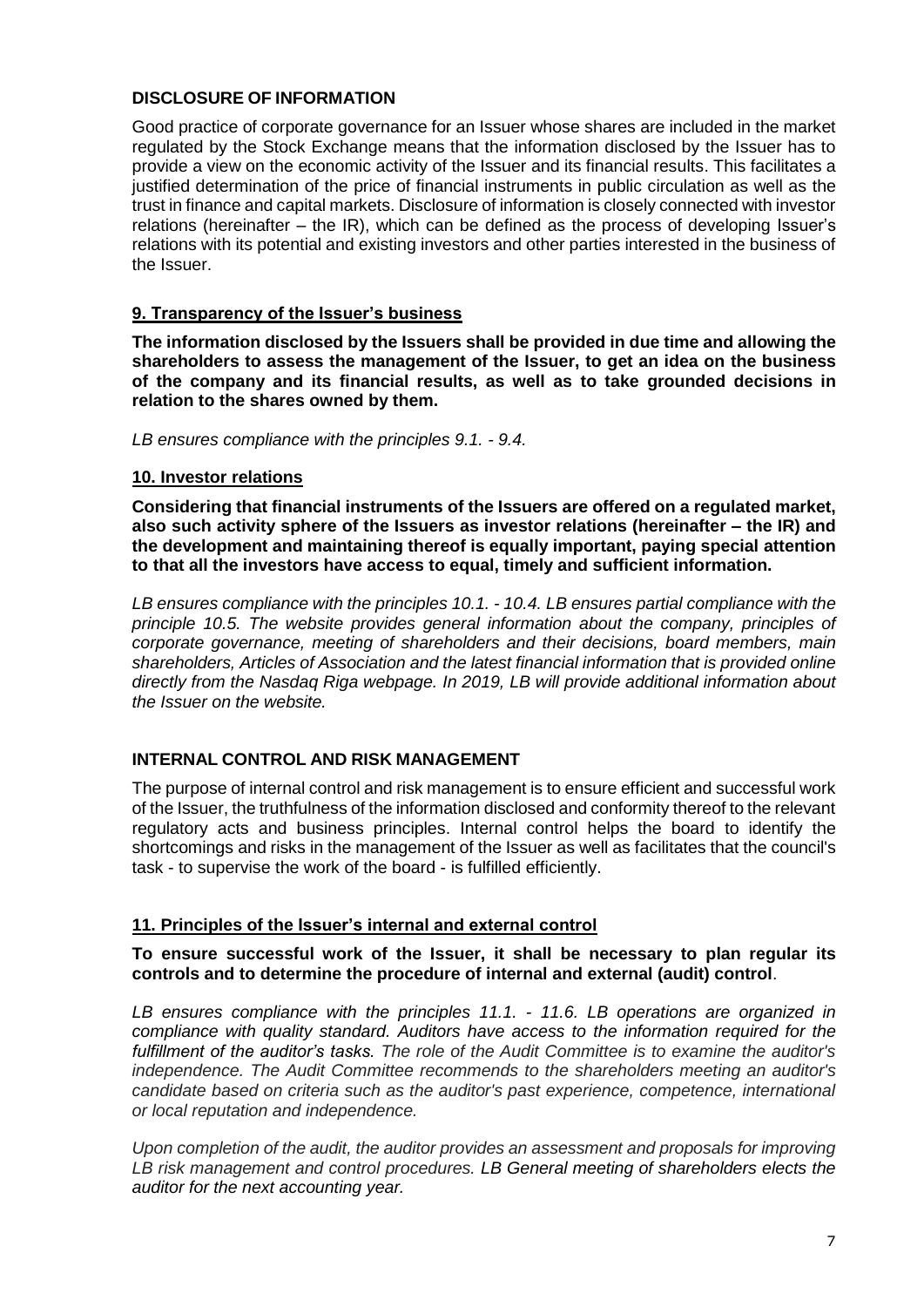# <span id="page-7-0"></span>**12. Audit Committee**

#### **The Audit Committee shall be established by a resolution of the Issuer's shareholders' meeting, and its operations and scope of responsibilities shall be set as guided by the legislation.**

*LB ensures compliance with principles 12.1. - 12.5. The functions and responsibility of the Audit Committee are specified in the regulation of the committee, which is not publicly available. All members of the Audit Committee are experts in the field of finance and/or accounting. Audit Committee consists of three members and more then a half of them are independent.*

#### <span id="page-7-1"></span>**REMUNERATION POLICY**

#### <span id="page-7-2"></span>**13. General principles, types and criteria for setting remuneration**

**The policy of the remuneration of board and council members – type, structure and amount of remuneration - is one of the spheres where persons involved has a potentially greater risk to find themselves in an interest conflict situation. To avoid it, the Issuer shall develop a clear remuneration policy, specifying general principles, types and criteria for the remuneration to be awarded to the board or council members.**

*LB ensures partial compliance with principles 13.1. - 13.11., since Board and Council members do not receive additional remuneration for performing of board or council member duties. In 2019 the Issuer will start the process of working out the remuneration policy.*

#### <span id="page-7-3"></span>**14. Remuneration Report**

**A clear and complete report on the remuneration policy with regard to the management body members of the Issuer should be made available to the shareholders. Public disclosure of the said information would allow the existing and potential shareholders to carry out a comprehensive evaluation of the Issuer's approach the remuneration issues; consequently, the Issuer's responsible body shall draft and made public the Remuneration Report.**

*LB ensures partial compliance with principles 14.1. - 14.8., since Board and Council members do not receive additional remuneration of board or council member duties. In 2019 the Issuer will start the process of working out the remuneration policy.*

#### **AS "Latvijas balzams"**

A.Čaka 160, LV-1012, Rīga, Latvija +371 67081213 [office@lb.lv](mailto:office@lb.lv) [www.lb.lv](http://www.lb.lv/)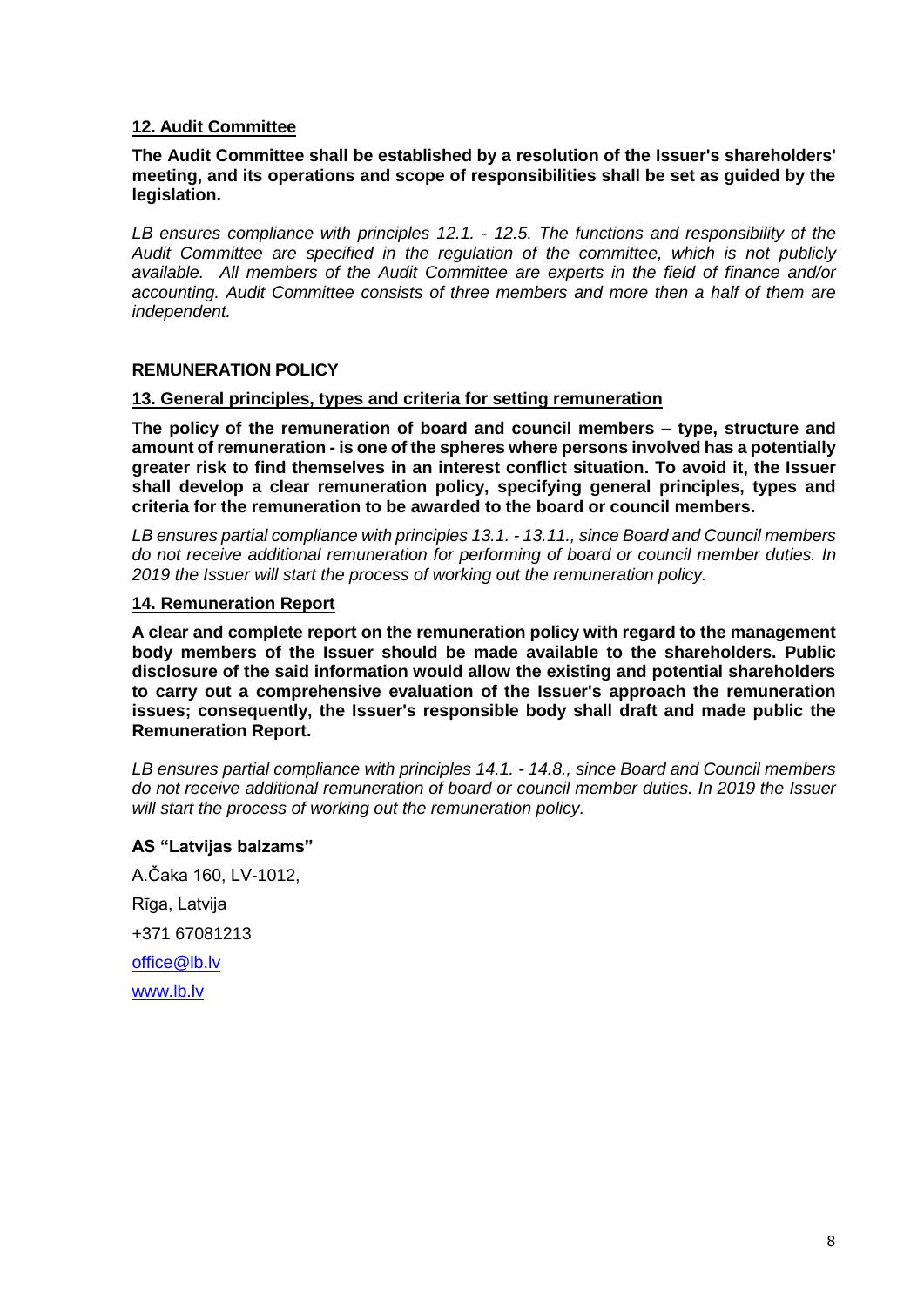#### **PRINCIPLES OF CORPORATE GOVERNANCE AND RECOMMENDATIONS ON THEIR IMPLEMENTATION NASDAQ OMX RIGA, AS, 2010**

4

# **I INTRODUCTION**

# **1. General Provisions**

1. Legal acts of the Republic of Latvia and the regulatory acts related thereto set forth the specific provisions to be complied with by the capital companies that are listed in a regulated market in Latvia in relation to their administration and disclosure of information. Nowadays, it is the disclosed financial and non-financial information that is very important in the evaluation of the business of a capital company, therefore, it can be surely said that it is required for capital companies to implement a strictly determined procedure for the provision of internal and external accounts and to ensure timely disclosure of substantial information.

The objective and aim of corporate governance is to increase the value of a company but it can be implemented only if all the interests and rights of shareholders are complied with.

2. The basis of any corporate governance is the determination of the powers of the council and the board of a capital company, balancing their skills, experience and also independence in accordance with the business type and volume of the company. The most essential are honesty, independence, responsibility and compliance with ethical principles of the persons who might affect the strategy and financial independence of the Issuer, and the council should consist of good professionals with high principles of moral.

Taking into account that it is impossible to specify one uniform best cooperative governance model that could be applied by all the Issuers to equally efficient extent, these recommendations provide a summary of the key principles that should be considered as the basis of the best corporate governance.

3. These Principles of Corporate Governance and Recommendations on their Implementation (hereinafter – the Recommendations) have been prepared taking into account the requirements for capital companies laid down in the legal acts of the Republic of Latvia as well as the recommendations of the European Union and the OECD (Organization of Economic Cooperation and Development) on the governance of capital companies. The principles of corporate governance should be complied with not only by the capital companies the shares of which are listed on the regulated market organized by NASDAQ OMX Riga (hereinafter – the Stock Exchange) – they are recommended to any other capital company.

#### **2. Objective of the Recommendations**

4. A quality governance and transparency of the capital companies the stocks of which are included in the market regulated by the Stock Exchange (hereinafter – the Issuers) becomes more and more significant a criterion for investors when choosing the object of investments. The objective of these Recommendations is to facilitate the transparency of the Issuers' business and to improve the disclosure quality, which would, in its turn, facilitate the interest of local and foreign investors about the stocks of the Issuers that are listed on the Stock Exchange, as well as the reliability of securities in the market of Latvia on the whole.

5. Since the governance of the Issuers is based on the legal acts binding to the Issuers, these Recommendations are intended to supplement the procedures laid down in such legal acts.

6. For the purposes of these Recommendations the term "corporate governance" shall mean a system by means of which the business of the Issuer is organized. Corporate governance is a set of measures for attaining the Issuer's business objectives, monitoring the Issuer's business and assessing and managing risks thereof.

**3. Implementation of the principles of corporate governance in the Issuer's activity**

7. The Issuers are called on to evaluate and implement the principles of good corporate governance referred to herein as a confirmation of the fact that the Issuer is interested in protecting the rights of its shareholders and ensuring their interests. Every Issuer shall have the right to free choice whether to apply these principles in their activity and to what extent.

8. The Issuers are asked to acquaint also their shareholders with these principles for them to evaluate these principles and the necessity to implement them in the activity of the Issuer adequately. It is important to acquaint shareholders with the principles of corporate governance in cases when it is required to adopt specific decisions for the implementation of separate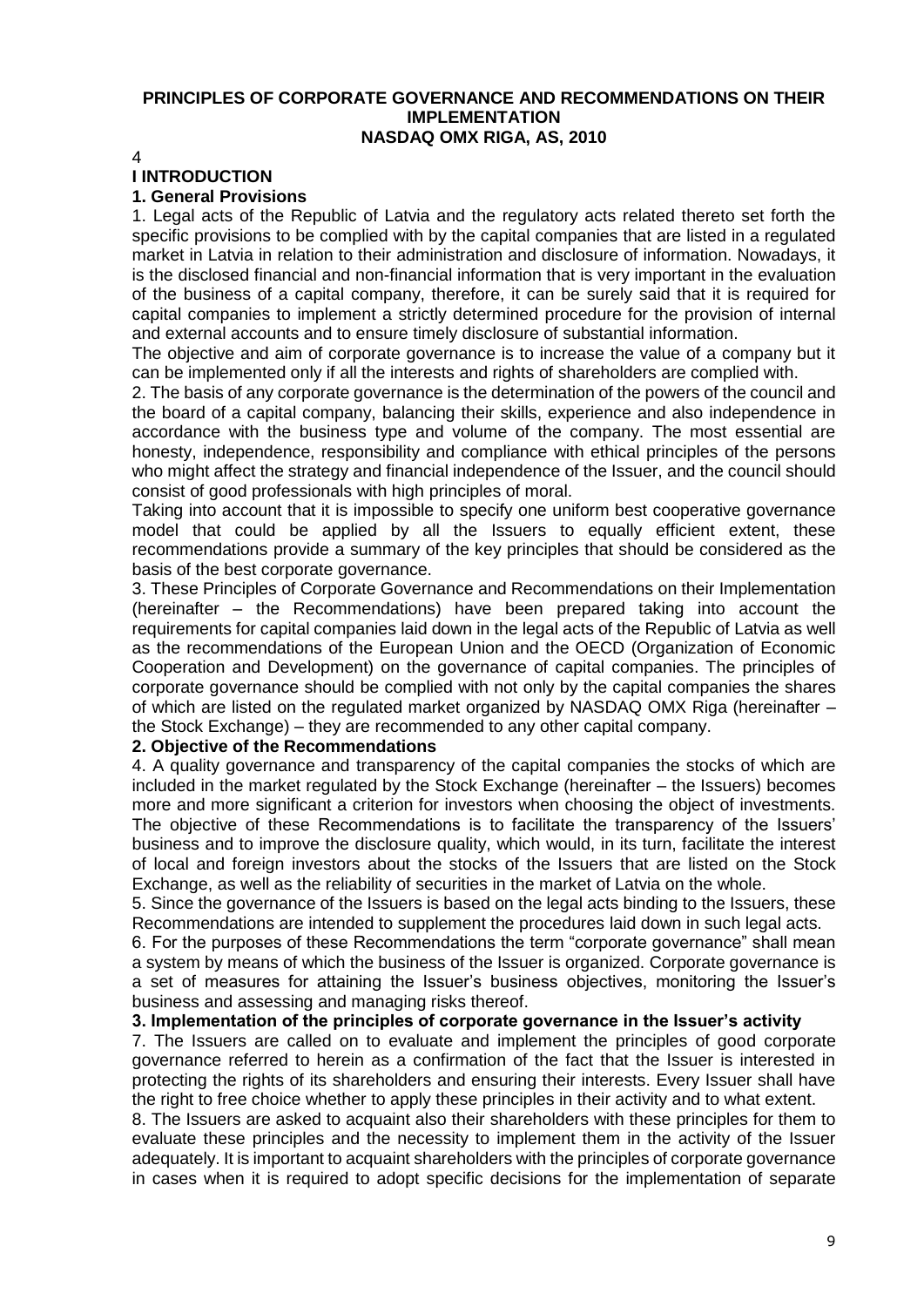principles, e.g. in case of amendments to the statutes of the Issuer or other organizational documents which are approved by the shareholders' meeting.

9. On the implementation of the corporate governance principles in their business, the Issuers shall prepare the Corporate Governance Report (hereinafter – the Report) that shall be prepared in compliance with the principle "comply with or explain".

Since the Issuers have freedom of choice as to what principles to implement in their business and to what extent to apply them, then the Issuers are asked to provide in their Reports information on what principles and in what way the Issuer has implemented. If any principle is not applied or applied partially, the Issuer shall provide in its Report the information on the circumstances due to which the principle in question is not or cannot be implemented.

When preparing the Report, the Issuers shall take into account the principles referred to in this document on the implementation of corporate governance principles.

10. The Issuers shall provide the Report together with the annual report within the term set by the Stock Exchange as well as publish the said information on its website on the Internet.

#### **II PRINCIPLES OF GOOD CORPORATE GOVERNANCE SHAREHOLDERS' MEETING**

Shareholders realize their right to participate in the management of the Issuer at shareholders' meetings. In compliance with legal acts the Issuers shall call the annual shareholders' meeting as minimum once a year. Extraordinary shareholders' meetings shall be called as required.

**1. Ensuring shareholders' rights and participation at shareholders' meetings**

#### **The Issuers shall ensure equal attitude towards all the shareholders – holders of one category of shares. All shareholders shall have equal rights to participate in the management of the Issuer – to participate at shareholders' meetings and receive information that shareholders need in order to make decisions.**

1.1. It shall be important to ensure that all the holders of shares of one category have also equal rights, including the right to receive a share of the Issuer's profit as dividends or in another way in proportion to the number of the shares owned by them if such right is stipulated for the shares owned by them.

1.2. The Issuer shall prepare a policy for the division of profit. In the preparation of the policy, it is recommended to take into account not only the provision of immediate benefit for the Issuer's shareholders by paying dividends to them but also the expediency of profit reinvesting, which would increase the value of the Issuer in future. It is recommended to discuss the policy of profit division at a shareholders' meeting thus ensuring that as possibly larger a number of shareholders have the possibility to acquaint themselves with it and to express their opinion on it. The Report shall specify where the Issuer's profit distribution policy is made available.

1.3. In order to protect the Issuer's shareholders' interest to a sufficient extent, not only the Issuers but also any other persons who in compliance with the procedure stipulated in legislative acts call, announce and organize a shareholders' meeting are asked to comply with all the issues referred to in these Recommendations in relation to calling shareholders' meetings and provision of shareholders with the required information.

1.4. Shareholders of the Issuers shall be provided with the possibility to receive in due time and regularly all the required information on the relevant Issuer, participate at meetings and vote on agenda issues. The Issuers shall carry out all the possible activities to achieve that as many as possible shareholders participate at meetings; therefore, the time and place of a meeting should not restrict the attendance of a meeting by shareholders. Therefore, it

should not be admissible to change the time and place of an announced shareholders' meeting shortly before the meeting, which thus would hinder or even make it impossible for shareholders to attend the meeting.

1.5. The Issuers shall inform their shareholders on calling a shareholders' meeting by publishing a notice in compliance with the procedure and the time limits set forth in legislative acts. The Issuers are asked to announce the shareholders' meeting as soon as the decision on calling the shareholders' meeting has been taken; in particular, this condition applies to extraordinary shareholders' meetings. The information on calling a shareholders' meeting shall be published also on the Issuer's website on the Internet, where it should be published also at least in one foreign language. It is recommended to use the English language as the said other language so that the website could be used also by foreign investors. When publishing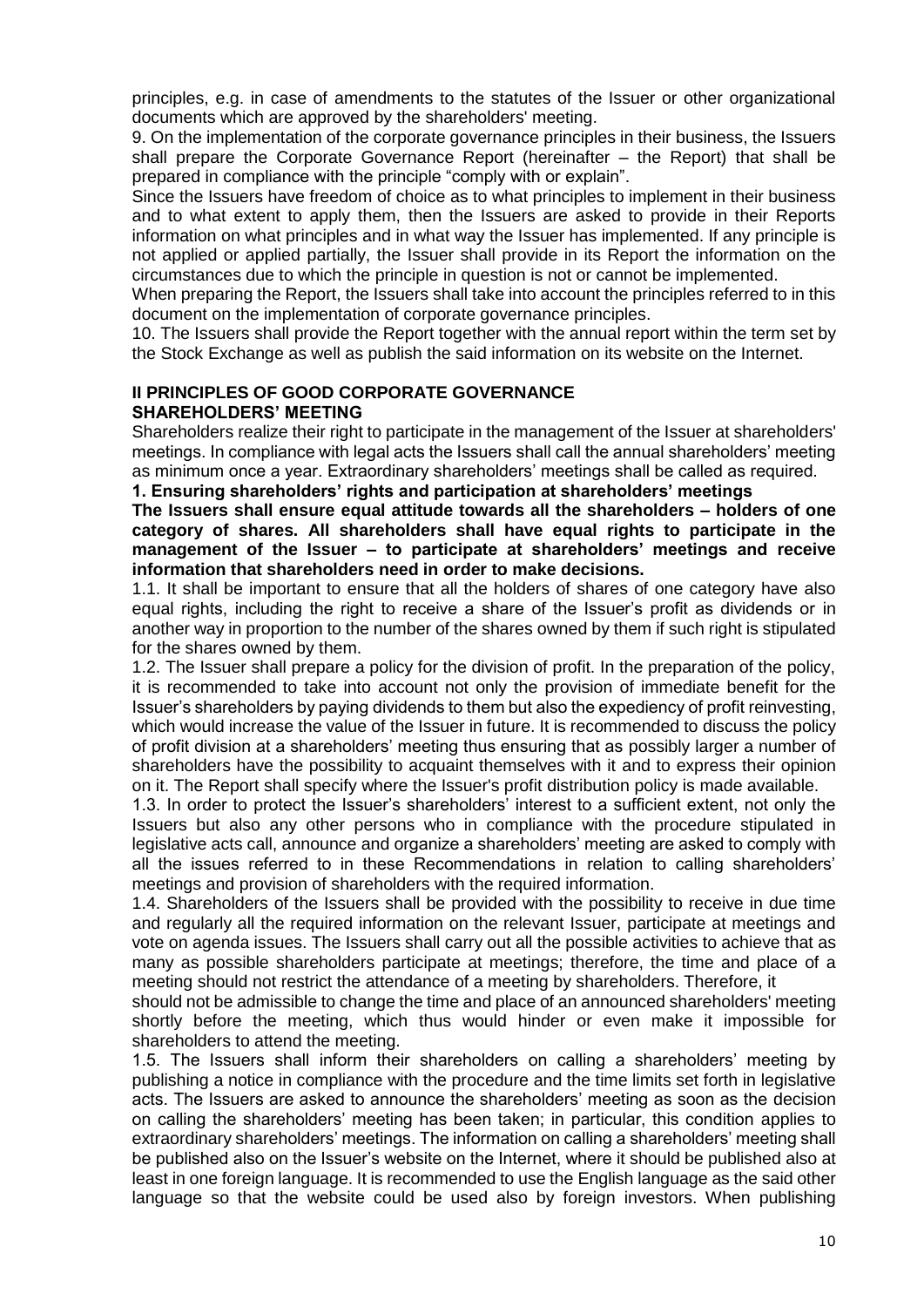information on calling a shareholders' meeting, also the initiator of calling the meeting shall be specified.

1.6. The Issuer shall ensure that compete information on the course and time of the meeting, the voting on decisions to be adopted, as well as the agenda and draft decisions on which it is planned to vote at the meeting is available in due time to the shareholders. The Issuers shall also inform the shareholders whom they can address to receive answers to any questions on the arrangements for the shareholders' meeting and the agenda issues and ensure that the required additional information is provided to the shareholders.

1.7. The Issuer shall ensure that at least 14 (fourteen) days prior to the meeting the shareholders have the possibility to acquaint themselves with the draft decisions on the issues to be dealt with at the meeting, including those that have been submitted additionally already after the announcement on calling the meeting. The Issuer shall ensure the possibility to read a complete text of draft decisions, especially if they apply to voting on amendments to the Issuer's statutes, election of the Issuer's officials, determination of their remuneration, division of the Issuer's profit and other issues.

1.8. In no way may the Issuers restrict the right of shareholders to nominate representatives of the shareholders for council elections. The candidates to the council and candidates to other offices shall be nominated in due time so that the information on the said persons would be available to the shareholders to the extent as stipulated in Clause 1.9 of this Section as minimum 14 (fourteen) days prior to the shareholders' meeting.

1.9. Especially, attention should be paid that the shareholders at least 14 (fourteen) days prior to the shareholders' meeting have the possibility to acquaint themselves with information on council member candidates and audit committee member candidates whose approval is planned at the meeting. When disclosing the said information, also a short personal biography of the candidates shall be published.

1.10. The Issuer may not restrict the right of shareholders to consult among them during a shareholders' meeting if it is required in order to adopt a decision or to make clear some issue. 1.11. To provide shareholders with complete information on the course of the shareholders' meeting, the Issuer shall prepare the regulations on the course of shareholders' meeting, in which the agenda of shareholders' meeting and the procedure for solving any organizational issues connected with the shareholders' meeting (e.g., registration of meeting participants, the procedure for the adoption of decisions on the issues to be dealt with at the meeting, the

Issuer's actions in case any of the issues on the agenda is not dealt with, if it is impossible to adopt a decision etc.). The procedures adopted by the Issuer in relation to participation in voting shall be easy to implement.

1.12. The Issuer shall ensure that during the shareholders' meeting the shareholders have the possibility to ask questions to the candidates to be elected at the shareholders' meeting and other attending representatives of the Issuer. The Issuer shall have the right to set reasonable restrictions on questions, for example, excluding the possibility that one shareholder uses up the total time provided for asking of questions and setting a time limit of speeches.

1.13. When entering the course and contents of discussions on the agenda issues to be dealt with at the shareholders' meeting in the minutes of shareholders' meeting, the chairperson of the meeting shall ensure that, in case any meeting participant requires it, particular debates are reflected in the minutes or that shareholder proposal or questions are appended thereto in written form.

## **2. Participation of members and member candidates of the Issuer's management institutions at shareholders' meetings**

#### **Shareholders' meetings shall be attended by the Issuer's board members, auditors, and as possibly many council members.**

2.1. The attendance of members of the Issuer's management institutions and auditor at shareholders' meetings shall be necessary to ensure information exchange between the Issuer's shareholders and members of management institutions as well as to fulfill the right of shareholders to receive answers from competent persons to the questions submitted. The attendance of the auditor shall not be mandatory at shareholders' meetings at which issues connected with the finances of the Issuer are not dealt with. By using the right to ask questions shareholders have the possibility to obtain information on the circumstances that might affect the evaluation of the financial report and the financial situation of the Issuer.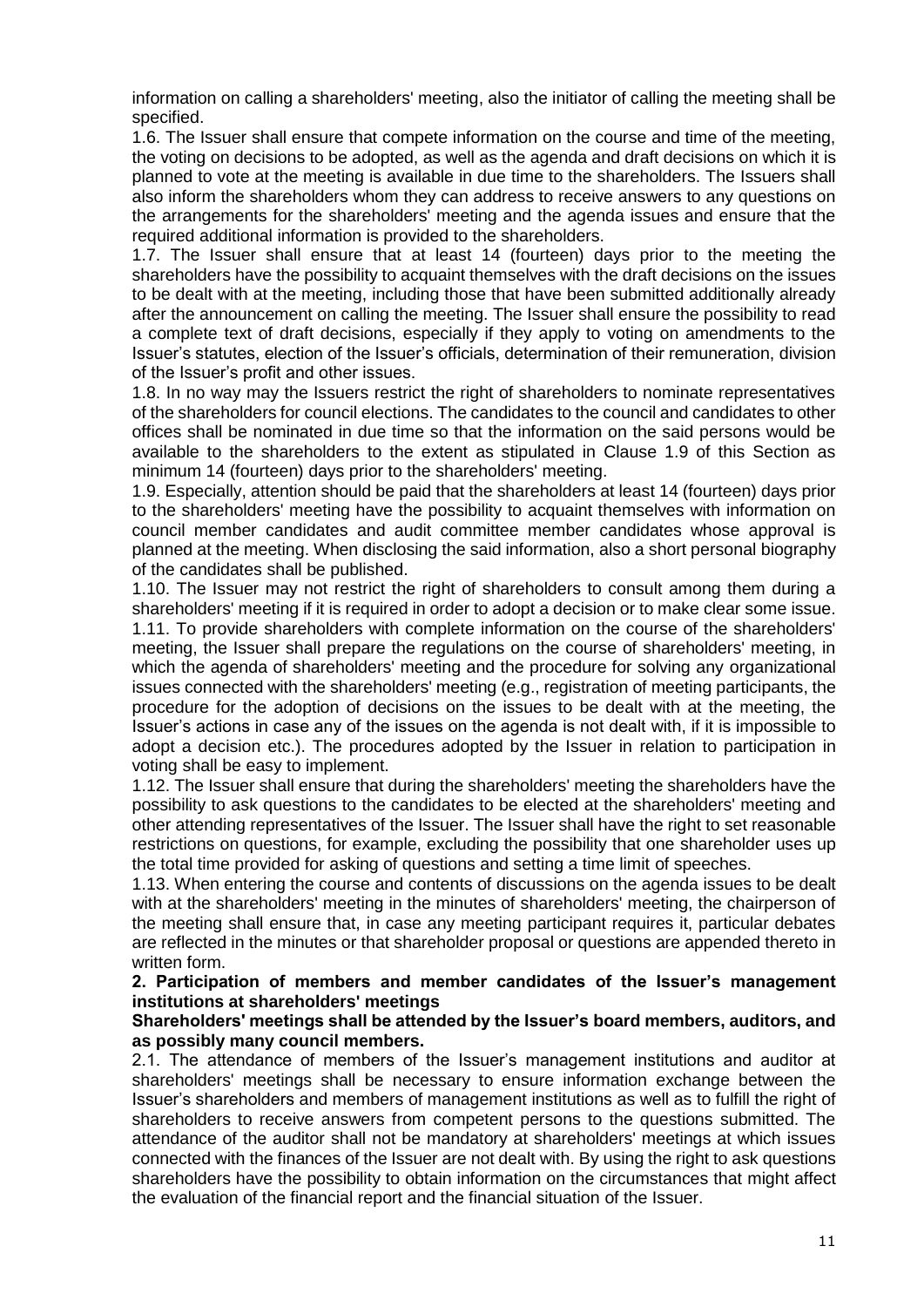2.2. Shareholders' meetings shall be attended by the Issuer's official candidates whose election is planned at the meeting. This shall in particular apply to council members. If a council member candidate or auditor candidate is unable to attend the shareholders' meeting due to an important reason, then it shall be admissible that this person does not attend the shareholders' meeting. In this case, all the substantial information on the candidate shall be disclosed before the shareholders' meeting.

2.3. During shareholders' meetings, the participants must have the possibility to obtain information on officials or official candidates who do not attend the meeting and reasons thereof. The reason of non-attendance should be entered in the minutes of shareholders' meeting.

# **BOARD**

The board is the Issuer's executive institution, which manages and represents the Issuer in its everyday business, therefore the Issuer shall ensure that it is efficient, able to take decisions, and committed to increase the value of the company, therefore its obligations and responsibilities have to be clearly determined.

#### **3. Obligations and responsibilities of the Board**

**The Issuers shall clearly and expressively determine the obligations and authorities of the board and responsibilities of its members, thus ensuring a successful work of the board and an increase in the Issuer's value.**

3.1. The board shall have the obligation to manage the business of the Issuer, which includes also the responsibility for the realization of the objectives and strategies determined by the Issuer and the responsibility for the results achieved. The board shall be responsible for the said to the council and the shareholders' meeting. In fulfillment of its obligations, the board shall adopt decisions guided by interests of all the shareholders and preventing any potential conflict of interests.

3.2. The powers of the board shall be stipulated in the Board Regulations or a similar document, which is to be published on the website of the Issuer on the Internet. This document must be also available at the registered office of the Issuer.

3.3. The board shall be responsible also for the compliance with all the binding regulatory acts, risk management, as well as the financial activity of the Issuer.

3.4. The board shall perform certain tasks, including:

1) corporate strategies, work plan, risk control procedure, assessment and advancement of annual budget and business plans, ensuring control on the fulfillment of plans and the achievement of planned results ;

2) selection of senior managers of the Issuer, determination of their remuneration and control of their work and their replacement, if necessary, in compliance with internal procedures (e.g. personnel policy adopted by the Issuer, remuneration policy etc.);

3) timely and qualitative submission of reports, ensuring also that the internal audits are carried out and the disclosure of information is controlled.

3.5. In annual reports, the board shall confirm that the internal risk procedures are efficient and that the risk management and internal control have been carried out in compliance with the said control procedures throughout the year.

3.6. It shall be preferable that the board submits decisions that determine the objectives and strategies for achievement thereof (participation in other companies, acquisition or alienation of property, opening of representation offices or branches, expansion of business etc) to the Issuer's council for approval.

#### **4. Board composition and requirements for board members**

#### **A board composition approved by the Issuer shall be able to ensure sufficiently critical and independent attitude in assessing and taking decisions.**

4.1. In composing the board, it shall be observed that every board member has appropriate education and work experience. The Issuer shall prepare a summary of the requirements to be set for every board member, which specifies the skills, education, previous work experience and other selection criteria for every board member.

4.2. On the Issuer's website on the Internet, the following information on every Issuer's board member shall be published: name, surname, year of birth, education, office term, position,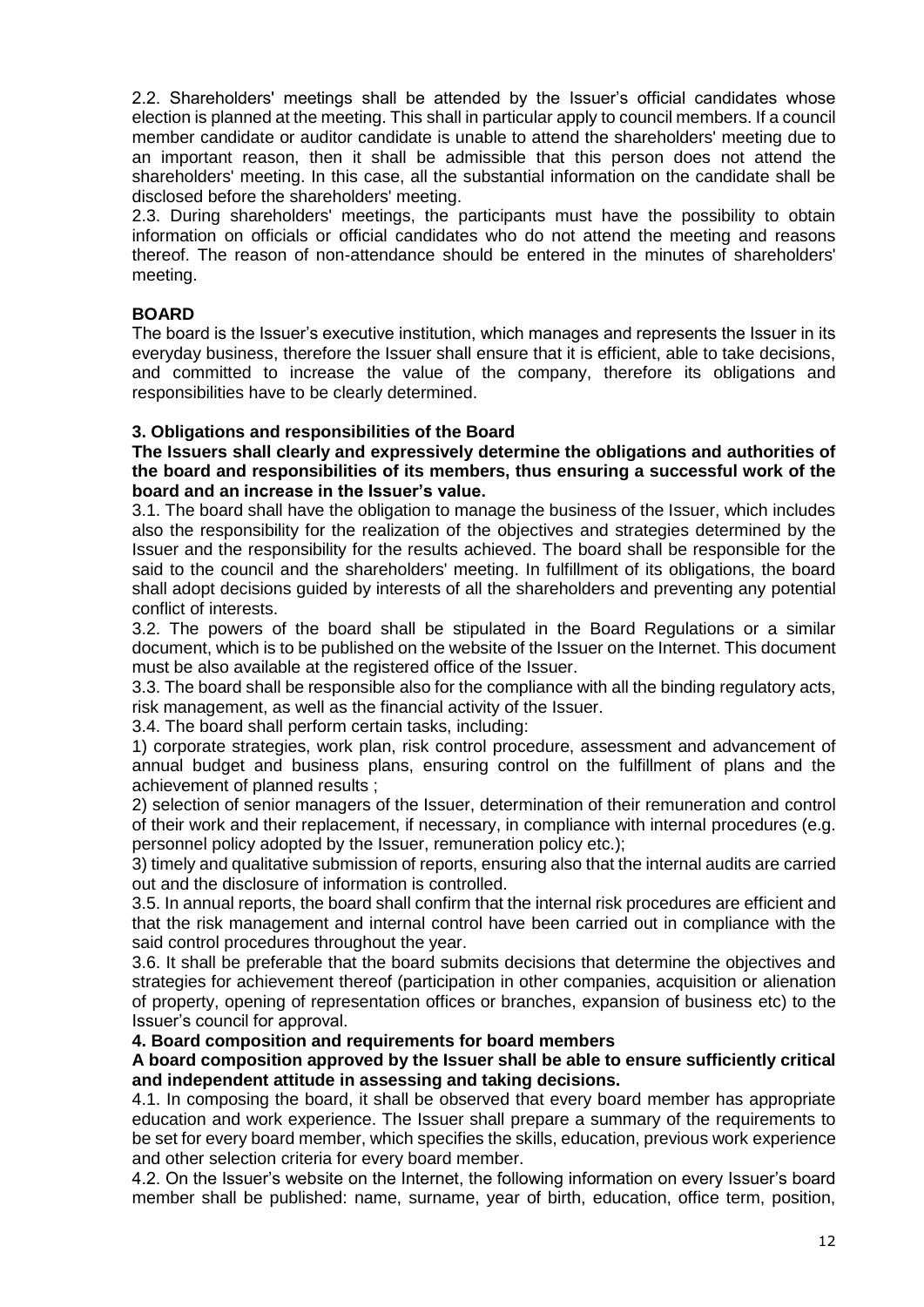description of the last three year's professional experience, number of the Issuer's or its parent companies/subsidiaries shares owned by the member, information on positions in other capital companies.

4.3. In order to fulfill their obligations successfully, board members must have access in due time to accurate information on the activity of the Issuer. The board must be capable of providing an objective evaluation on the activity of the Issuer. Board members must have enough time for the performance of their duties.

4.4. It is not recommended to elect one and the same board member for more than four successive terms. The Issuer has to evaluate whether its development will be facilitated in the result of that and whether it will be possible to avoid a situation where greater power is concentrated in hands of one or a number of separate persons due to their long-term work at the Issuer. If, however, such election is admitted, it shall be recommended to consider to change the field of work of the relevant Board member at the Issuer.

**5. Identification of interest conflicts in the work of board members**

**Every board member shall avoid any interest conflicts in his/her work and be maximally independent from any external circumstances and willing to assume responsibility for the decisions taken and comply with the general ethical principles in adopting any decisions connected with the business of the Issuer.**

5.1 It shall be the obligation of every board member to avoid any, even only supposed, interest conflicts in his/her work. In taking decisions, board members shall be guided by the interests of the Issuer and not use the cooperation offers proposed to the Issuer to obtain personal benefit.

5.2 On the occurrence of any interest conflict or even only on its possibility, a board member shall notify other board members without delay. Board members shall notify on any deal or agreement the Issuer is planning to conclude with a person who has close relationship or is connected with the board member in question, as well as inform on any interest conflicts occurred during the validity period of concluded agreements.

For the purposes of these Recommendations the following shall be regarded as persons who have close relationship with a board member: spouses, a relative, including kinship of second degree or brother-in-law of first degree, or persons with whom the board member has had a common household for at least one year. For the purposes of these recommendations the following shall be regarded as persons who are connected with a board member: legal persons where the board member or a closely related to him/her person is a board or council member, performs the tasks of an auditor or holds another managing office in which he or she could determine or affect the business strategy of the respective legal entity.

5.3 Board members should not participate in taking decisions that could cause an interest conflict.

## **COUNCIL**

In compliance with legal acts a council is the institution that supervises the Issuer and represents interests of shareholders between meetings in cases stipulated in the law and in the statutes of the Issuer, supervises the work of the board.

## **6. Obligations and responsibilities of the council**

**The objective of the Issuer's council is to act in the interests of all the shareholders, ensuring that the value of the Issuer grows. The Issuer shall clearly determine the obligations of the council and the responsibility of the council members, as well as ensure that individual council members or groups thereof do not have a dominating role in decision making.**

6.1 The functions of the council shall be set forth in the council regulation or a document equated thereto that regulates the work of the council, and it shall be published on the Issuer's website on the Internet. This document shall be also available at the Issuer's office.

6.2 The supervision carried out by the council over the work of the board shall include supervision over the achievement of the objectives set by the Issuer, the corporate strategy and risk management, the process of financial accounting, board's proposals on the use of the profit of the Issuer, and the business performance of the Issuer in compliance with the requirements of regulatory acts. The council should discuss every of the said matters and express its opinion at least annually, complying with frequency of calling council meetings as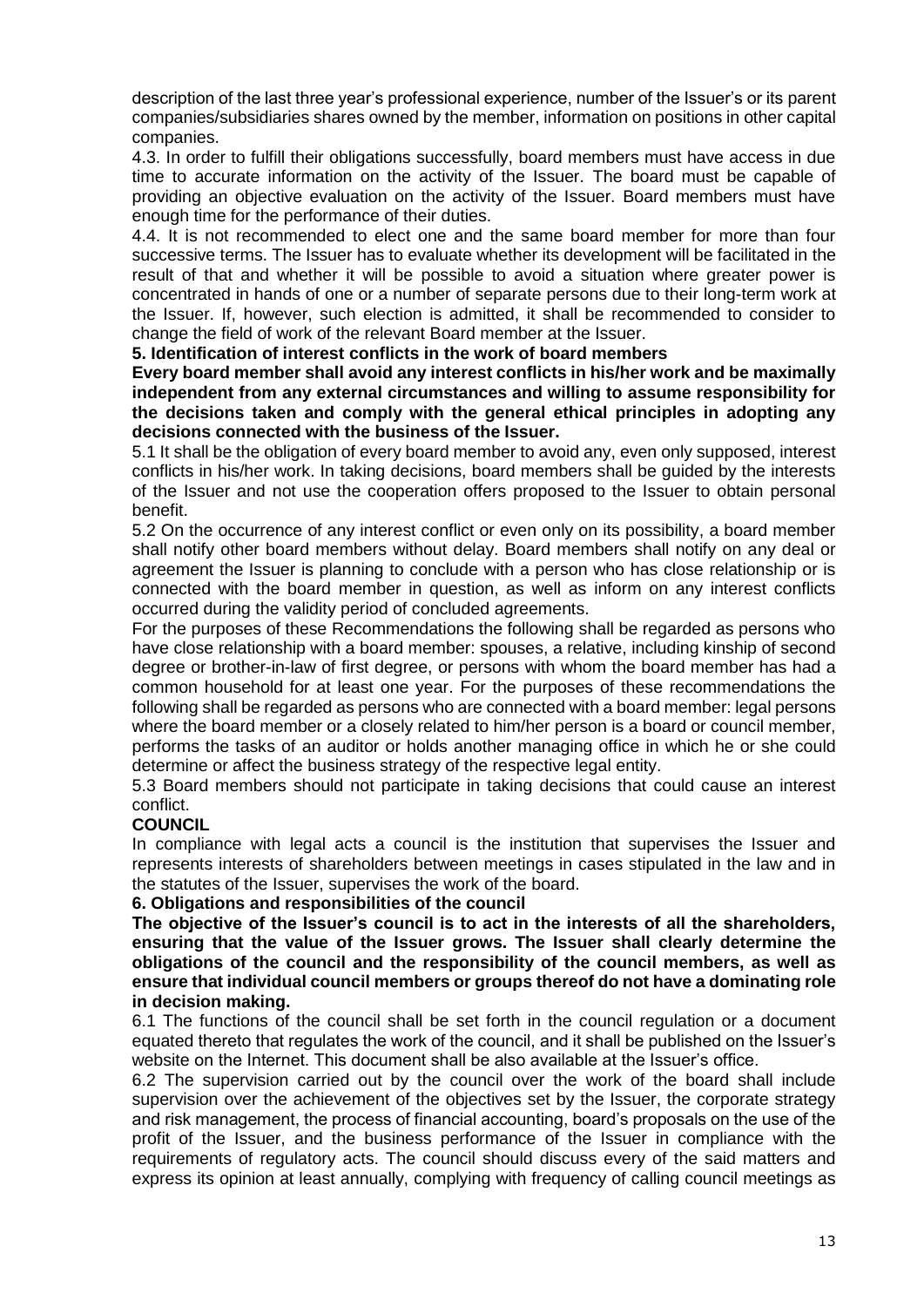laid down in regulatory acts, and the results of discussions shall be reflected in the minutes of the council's meetings.

6.3 The council and every its member shall be responsible that they have all the information required for them to fulfill their duties, obtaining it from board members and internal auditors or, if necessary, from employees of the Issuer or external consultants. To ensure information exchange, the council chairperson shall contact the Issuer's board, inter alia the board chairperson, on a regular basis and discuss all the most important issues connected with the Issuer's business and development strategy, business activities, and risk management.

6.4 When determining the functions of the council, it should be stipulated that every council member has the obligation to provide explanations in case the council member is unable to participate in council meetings. It shall be recommended to disclose information on the council members who have not attended more than a half of the council meetings within a year of reporting, providing also the reasons for non-attendance.

**7. Council composition and requirements for council members**

**The council structure determined by the Issuer shall be transparent and understandable and ensure sufficiently critical and independent attitude in evaluating and taking decisions.**

7.1 The Issuer shall require every council member as well as council member candidate who is planned to be elected at a shareholders' meeting that they submit to the Issuer the following information: name, surname, year of birth, education, office term as a council member, description of the last three year's professional experience, number of the Issuer's or its parent companies/subsidiaries shares owned by the member, information on positions in other capital companies. The said information shall be published also on the Issuer's website on the Internet, providing, in addition to the said information, also the term of office for which the council member is elected, its position, including also additional positions and obligations, if any.

7.2 When determining the requirements for council members as regards the number of additional positions, attention shall be paid that a council member has enough time to perform his or her duties in order to fulfill their duties successfully and act in the interests of the Issuer to a full extent.

7.3 In establishing the Issuer's council, the qualification of council members should be taken into account and assessed on a periodical basis. The council should be composed of individuals whose knowledge, opinions and experience is varied, which is required for the council to fulfill their tasks successfully.

7.4 Every council member in his or her work shall be as possibly independent from any external circumstances and have the will to assume responsibility for the decisions taken and comply with the general ethical principles when taking decisions in relation to the business of the Issuer.

7.5 It is impossible to compile a list of all the circumstances that might threaten the independence of council members or that could be used in assessing the conformity of a certain person to the status of an independent council member. Therefore, the Issuer, when assessing the independence of council members, shall be guided by the independence criteria of council members specified in the Annex hereto.

7.6 It shall be recommended that at least a half of council members are independent according to the independence criteria specified in the Annex hereto. If the number of council members is an odd number, the number of independent council members may be one person less than the number of the council members who do not conform to the independence criteria specified in the Annex hereto.

7.7 As independent shall be considered persons that conform to the independence criteria specified in the Annex hereto. If a council member does not conform to any of to the independence criteria specified in the Annex hereto but the Issuer does consider the council member in question to be independent, then it shall provide an explanation of its opinion in detail on the tolerances permitted.

7.8 The conformity of a person to the independence criteria specified in the Annex hereto shall be evaluated already when the council member candidate in question has been nominated for election to the council. The Issuer shall specify in the Report who of the council members are to be considered as independent every year.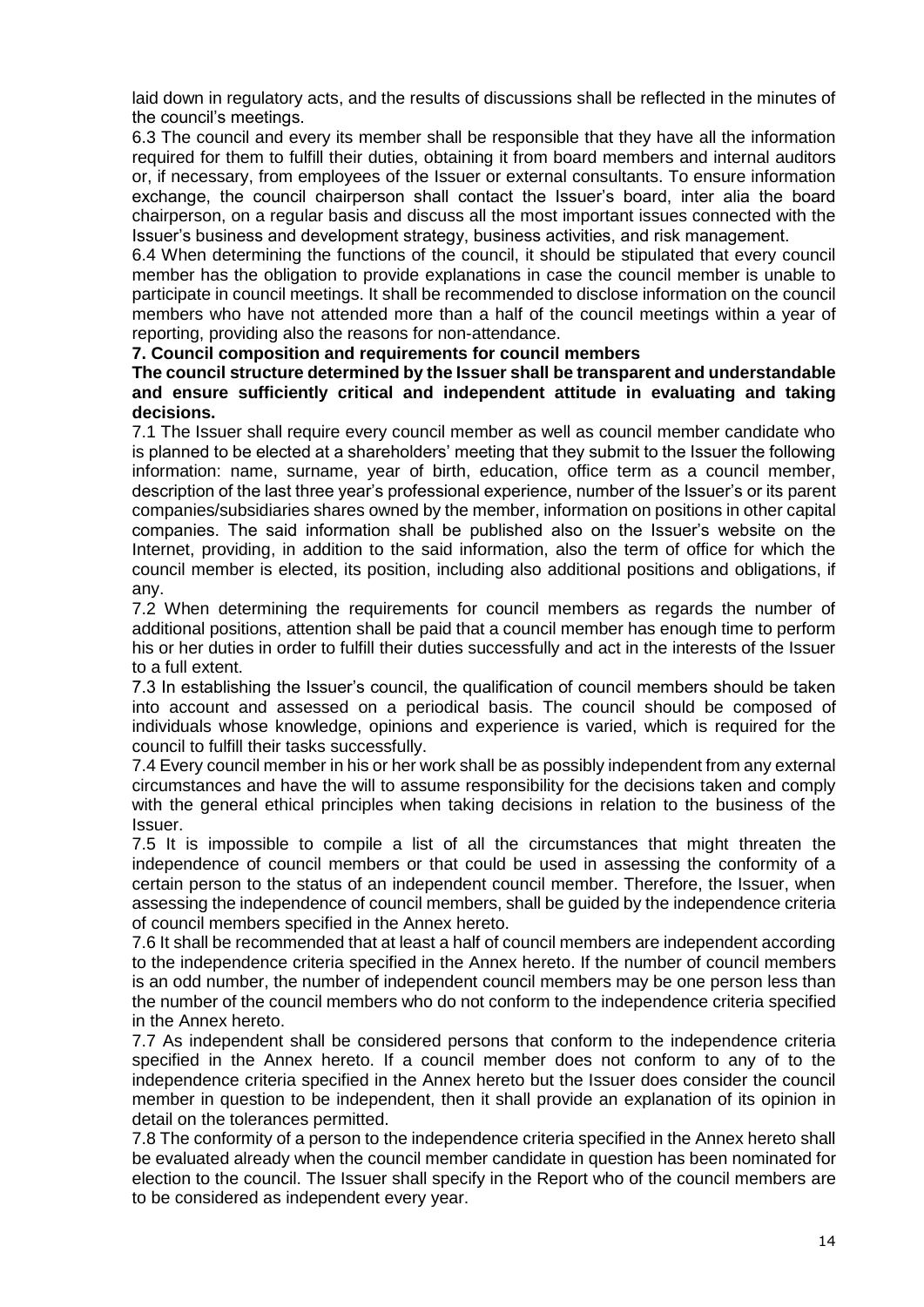# **8. Identification of interest conflicts in the work of council members**

**Every council member shall avoid any interest conflicts in his/her work and be maximally independent from any external circumstances. Council members shall comply with the general ethical principles in adopting any decisions connected with the business of the Issuer and assume responsibility for the decisions taken.**

8.1 It shall be the obligation of every council member to avoid any, even only supposed, interest conflicts in his/her work. When taking decisions, board members shall be guided by the interests of the Issuer and not use the cooperation offers proposed to the Issuer to obtain personal benefit.

8.2 On the occurrence of any interest conflict or even only on its possibility, a council member shall notify other council members without delay. Council members shall notify on any deal or agreement the Issuer is planning to conclude with a person who has close relationship or is connected with the council member in question, as well as inform on any interest conflicts occurred during the validity period of concluded agreements.

For the purposes of these recommendations the following shall be regarded as persons who have close relationship with a council member: spouses, a relative, including kinship of second degree or brother-in-law of first degree, or persons with whom the council member has had a common household for at least one year. For the purposes of these recommendations the following shall be regarded as persons who are connected with a council member: legal persons where the council member or a closely related to him/her person is a board or council member, performs the tasks of an auditor or holds another managing office in which he or she could determine or affect the business strategy of the respective legal entity.

8.3 A council member who is in a possible interest conflict should not participate in taking decisions that might be a cause of an interest conflict.

## **DISCLOSURE OF INFORMATION**

Good practice of corporate governance for an Issuer whose shares are included in the market regulated by the Stock Exchange means that the information disclosed by the Issuer has to provide a view on the economic activity of the Issuer and its financial results. This facilitates a justified determination of the price of financial instruments in public circulation as well as the trust in finance and capital markets. Disclosure of information is closely connected with investor relations (hereinafter – the IR), which can be defined as the process of developing Issuer's relations with its potential and existing investors and other parties interested in the business of the Issuer.

#### **9. Transparency of the Issuer's business**

**The information disclosed by the Issuers shall be provided in due time and allowing the shareholders to assess the management of the Issuer, to get an idea on the business of the company and its financial results, as well as to take grounded decisions in relation to the shares owned by them.**

9.1 The structure of corporate governance shall be established in a manner that ensures provision of timely and exhaustive information on all the substantial matters that concern the Issuer, including its financial situation, business results, and the structure of owners.

9.2 The information disclosed shall be checked, precise, unambiguous and prepared in compliance with high-quality standards.

9.3 The Issuers should appoint a person who would be entitled to contact the press and other mass media on behalf on the Issuer, thus ensuring uniform distribution of information and evading publication of contradictory and untruthful information, and this person could be contacted, if necessary, by the Stock Exchange and investors.

9.4 The Issuers should ensure timely and compliant with the existing requirements preparation and disclosure of financial reports and annual reports of the Issuer. The procedure for the preparation of reports should be stipulated in the internal procedures of the Issuer.

#### **10. Investor relations**

**Considering that financial instruments of the Issuers are offered on a regulated market, also such activity sphere of the Issuers as investor relations (hereinafter – the IR) and the development and maintaining thereof is equally important, paying special attention to that all the investors have access to equal, timely and sufficient information.**

10.1 The main objectives of the IR are the provision of accurate and timely information on the business of the Issuer to participants of finance market, as well as the provision of a feedback,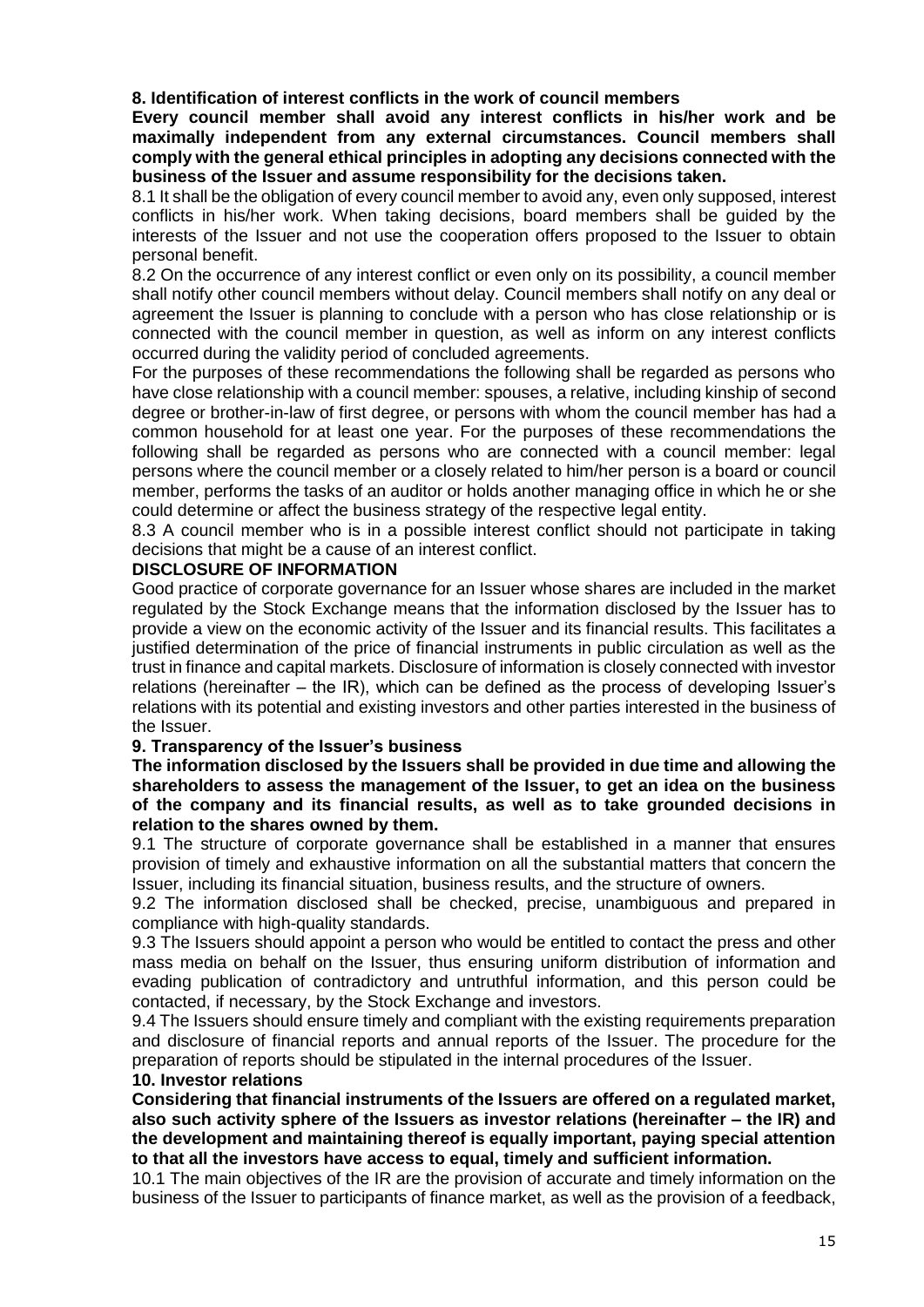i.e. receiving references from the existing and potential investors and other persons. In the realization of the IR process, it shall be born in mind that the target group consists not only of institutional investors and finance market analysts. A greater emphasis should be put on individual investors, and more importance should be attached to informing other interested parties: employees, creditors and business partners.

10.2 The Issuer shall provide all investors with equal and easily accessible important information related to the Issuer's business, including financial position, ownership structure and management. The Issuer shall present the information in a clear and understandable manner, disclosing both positive and negative facts, thus providing the investors with a complete and comprehensive information on the Issuer, allowing the investor to assess all information available before the decision making.

10.3 A number of channels shall be used for the information flow in the IR. The IR strategy of the Issuer shall be created using both the possibilities provided by technologies (website) and relations with mass media and the ties with the participants of finance market. Considering the development stage of modern technologies and the accessibility thereof, the Internet is used in the IR of every modern company. This type of media has become one of the most important means of communications for the majority of investors.

10.4 The basic principles that should be observed by the Issuers in preparing the IR section of their websites:

1) The IR section of website shall be perceived not only as a store of information or facts but also as one of the primary means of communication by means of which it is possible to inform the existing and potential shareholders;

2) all the visitors of the IR section of website shall have the possibility to obtain conveniently all the information published there. Information on websites shall be published in all the foreign languages in which the Issuer normally distributes information so that in no way would foreign investors be discriminated, however, it shall be taken into account that information must be disclosed at least in Latvian and English;

4) It shall be recommended to consider a solution that would allow the existing and potential investors to maintain ties with the Issuer by using the IR section of website – submit questions and receive answers thereto, order the most recent information, express their opinions etc.;

5) the information published on websites shall be updated on a regular basis, and the news in relation to the Issuer and its business shall be published in due time. It shall not be admissible that outdated information that could mislead investors is found on websites;

6) after the website is created the creators themselves should assess the IR section of the website from the point of view of users – whether the information of interest can be found easily, whether the information published provides answers to the most important questions etc.

10.5 The Issuer shall ensure that at least the following information is contained in the IR section of website:

1) general information on the Issuer - history of its establishment and business, registration data, description of industry, main types of business;

2) Issuer's Report ("*comply or explain*") on the compliance with the principles of corporate governance;

3) Number of issued and paid financial instruments, specifying how many of them are included in a regulated market;

4) information on shareholders' meetings, draft decisions to be examined, decisions adopted – at least for the last year of report ;

5) Issuer's statutes;

7) Issuer's board or council regulation or a document equated thereto that regulates its work, as well as the Issuer's remuneration policy (or a reference where it is made available) and the shareholders' meeting procedure regulation, if such has been adopted;

8) Information on the performance of the Issuer's Audit Committee;

9) information on present Issuer's council and board members (on each individually): work experience, education, number of the Issuer's shares owned by the member (as at the beginning of year; the information shall be updated as required but at least annually), information on positions in other capital companies, and the term of office of board and council members;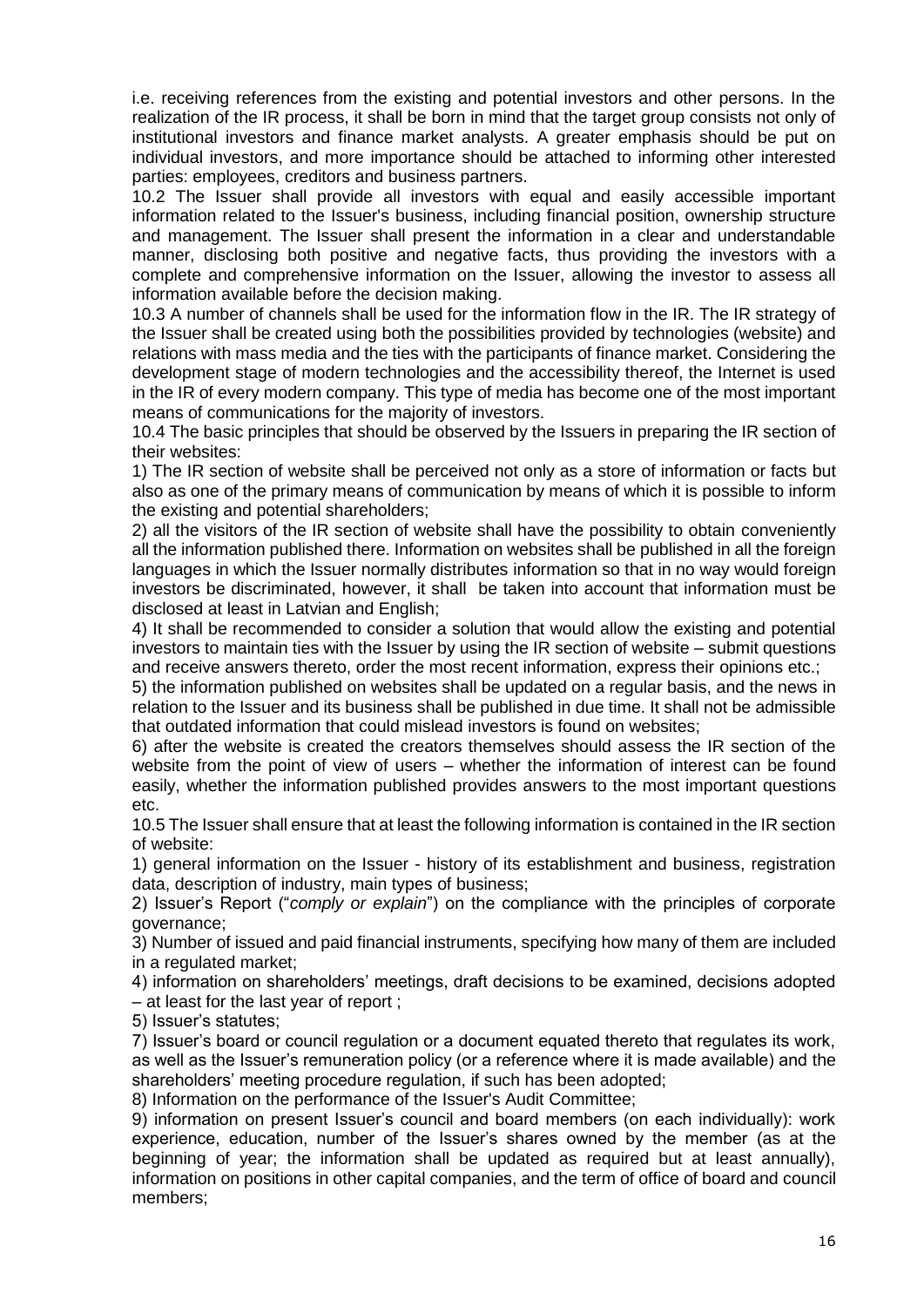10) Issuer's shareholders which/who own at least 5% of the Issuer's shares; and information on changes of shareholders;

11) Financial reports and annual reports of the Issuer prepared in compliance with the procedure specified in legal acts and the Stock Exchange regulations;

12) Any other information to be disclosed by the Issuer, e.g. information on any substantial events, Issuer's press releases, archived information on Issuer's financial and annual reports on previous periods etc.

#### **INTERNAL CONTROL AND RISK MANAGEMENT**

The purpose of internal control and risk management is to ensure efficient and successful work of the Issuer, the truthfulness of the information disclosed and conformity thereof to the relevant regulatory acts and business principles. Internal control helps the board to identify the shortcomings and risks in the management of the Issuer as well as facilitates that the council's task - to supervise the work of the board - is fulfilled efficiently.

**11. Principles of the Issuer's internal and external control**

**To ensure successful work of the Issuer, it shall be necessary to plan regular its controls and to determine the procedure of internal and external (audit) control**.

11.1 To ensure successful operation, the Issuer shall control its work on a regular basis and define the procedure of internal control.

11.2 The objective of risk management is to ensure that the risks connected with the commercial activity of the Issuer are identified and supervised. To ensure an efficient risk management, it shall be necessary to define the basic principles of risk management. It is recommended to characterize the most essential potential and existing risks in relation to the business of the Issuer.

11.3 Auditors shall be granted access to the information required for the fulfillment of the auditor's tasks and the possibility to attend council and board meetings at which financial and other matters are dealt with.

11.4 Auditors shall be independent in their work and their task shall be to provide the Issuer with independent and objective auditing and consultation services in order to facilitate the efficiency of the Issuer's business and to provide support in achieving the objectives set for the Issuer's management by offering a systematic approach for the assessment and improvement of risk management and control processes.

11.5 It shall be recommended to carry out an independent internal control at least annually in order to assess the work of the Issuer, including its conformity to the procedures approved by the Issuer.

11.6 When approving an auditor, it is recommended that the term of office of one auditor is not the same as the term of office of the board.

#### **12. Audit Committee**

**The Audit Committee shall be established by a resolution of the Issuer's shareholders' meeting, and its operations and scope of responsibilities shall be set as guided by the legislation.**

12.1 The functions and responsibility of the Audit Committee should be specified in the regulation of the committee or a comparable document.

12.2 To assure an efficient functioning of the Audit Committee, it is recommended that at least three of its members have adequate knowledge in accounting and financial reporting, because issues related to the Issuer's financial reports and control are in the focus of the Audit Committee's operations.

12.3 All Audit Committee members shall have access to the information about the accounting principles practiced by the Issuer. Board shall advise the audit Committee as to the approaches to significant and unusual transactions, where alternative evaluations are possible, and shall ensure that the Audit Committee has access to all information that has been specified in the legislation.

12.4 The Issuer shall ensure that its officials, board members and staff release the information to the Audit Committee that is necessary for its operations. The Audit Committee should also be entitled to carry out an independent investigation in order to identify, within its scope, any violations in the Issuer' activities.

12. 5 Within its scope, the Audit Committee shall adopt resolutions, and is accountable to the shareholders' meeting for its operations.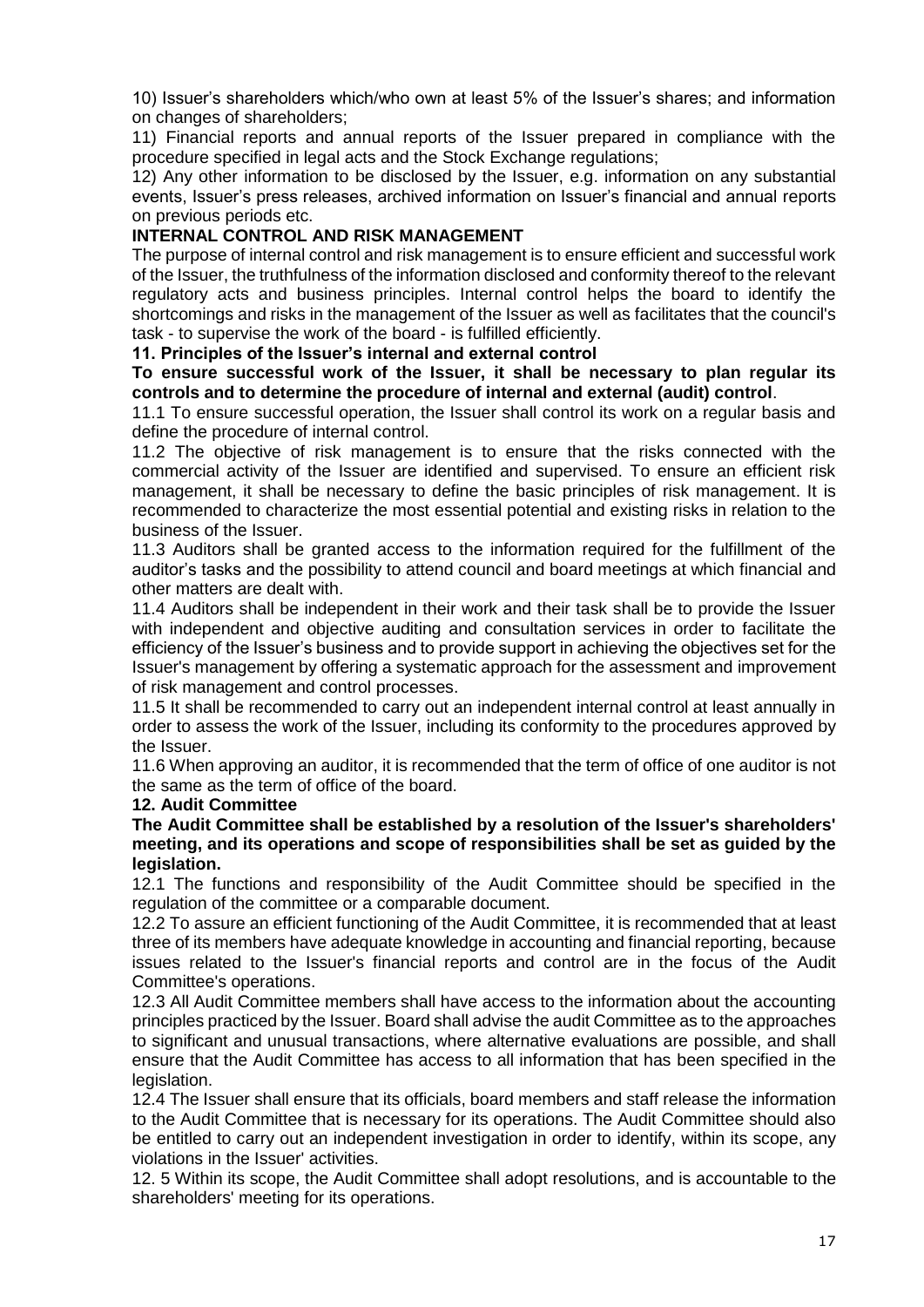#### **REMUNERATION POLICY**

**13. General principles, types and criteria for setting remuneration**

**The policy of the remuneration of board and council members – type, structure and amount of remuneration - is one of the spheres where persons involved has a potentially greater risk to find themselves in an interest conflict situation. To avoid it, the Issuer shall develop a clear remuneration policy, specifying general principles, types and criteria for the remuneration to be awarded to the board or council members.**

13.1 The Issuers are called on to develop a remuneration policy in which the main principles for setting the remuneration, possible remuneration schemes and other essential related issues are determined. While preparing the remuneration policy Issuer should ensure that the remuneration of management and supervisory board members is proportionate to the remuneration of the Issuer's executive and managing directors and other employees.

13.2 Without limiting the role and operations of the Issuer's management bodies responsible for setting remuneration to the board and council members, the drafting of the remuneration policy should be made a responsibility of the Issuer's board, which during the preparation of a draft policy should consult with the Issuer's council. In order to avoid conflicts of interest and to monitor the management board remuneration policy, the Issuer should appoint a responsible person having sufficient experience and knowledge in the field of remuneration for development of the remuneration policy.

13.3 Should the remuneration policy contain a remuneration structure with a variable part in the form of the Issuer's shares or share options or any other payments, including premiums, it should be linked to previously defined short-term and long-term goals and performance criteria. If remuneration depends on fulfillment of short-term goals only, it is not likely to encourage an interest in the company's growth and improved performance in the long-term.

The scope and structure of the remuneration should depend on the business performance of the company, share price and other Issuer's events.

13.4 While setting the variable part of remuneration, Issuer should set limits on the variable component(s). The non-variable part of remuneration should be sufficient to allow the Issuer to withhold variable part of remuneration when necessary.

13.5 Where a variable part of remuneration provides Issuer's shares, share options or any other acquisition rights thereof, it should be desirable to prescribe a minimum non-used period of time.

13.6 Remuneration policy should include provisions that permit the Issuer to reclaim variable part of remuneration that were awarded on the basis of data which subsequently proved to be manifestly misstated. Such provision should be included in contracts concluded between the respective executives and the Issuer.

13.7 Remuneration schemes that include Issuer's shares as remuneration may theoretically cause loss to the Issuer's existing shareholders because the share price might drop due to a new issue of shares. Therefore, prior to the preparation and approval of this type of remuneration, it shall be required to assess the possible benefits or losses.

13.8 When preparing the remuneration policy where a variable part is in the form of the Issuer's shares or share options, the Issuer shall be obliged to disclose information on how the Issuer plans to ensure the amount of shares to be granted in compliance with the approved remuneration schemes– whether it is planned to obtain them by buying on a regulated market or by issuing new shares.

13.9 While drafting the remuneration policy and envisaging awarding options entitling to the Issuer's shares, the Stock Exchange rules regarding distribution of share options should be taken into account.

13.10 While setting remuneration principles with regard to board and council members, they should include general approach as to compensations, if any, in cases when contracts with the said officials are terminated (termination payments). Termination payments should not be paid if the termination is due to inadequate performance.

13.11 It is recommended to set an adequate maximum amount of the termination payments which should not be higher than two years of the non-variable part of remuneration.

**14. Remuneration Report**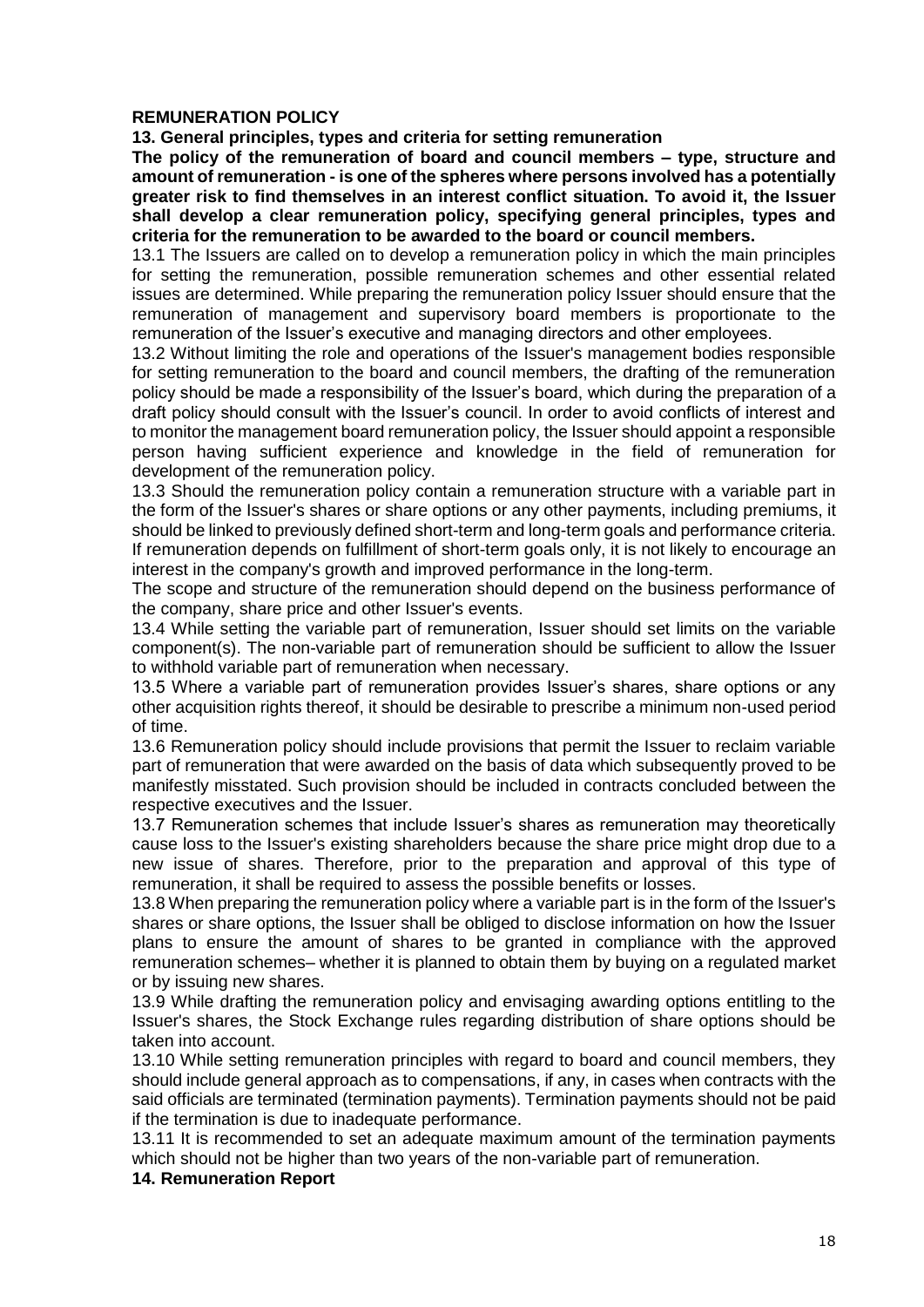**A clear and complete report on the remuneration policy with regard to the management body members of the Issuer should be made available to the shareholders. Public disclosure of the said information would allow the existing and potential shareholders to carry out a comprehensive evaluation of the Issuer's approach the remuneration issues; consequently, the Issuer's responsible body shall draft and made public the Remuneration Report.**

14.1 The Issuer is obliged to make public the Remuneration Report – a complete report on the remuneration policy applied to the members of the Issuer's management bodies. Remuneration Report may be a separate document, or may integrated in a special chapter of the Report prepared by the Issuer as recommended by Item 9 of the Introduction of the present Recommendations. The Remuneration Report should be posted on the Issuers website.

14.2 Remuneration Report should contain at least the following information:

1) Information as to the application of the remuneration policy to board and council members in the previous financial year, specifying the material changes to the Issuer's remuneration policy compared to the previous reporting period;

2) The proportion between the fixed and variable part of the remuneration for the respective category of officials , including information with regard to vesting periods of variable part of remuneration;

3) Sufficient information as to linking the remuneration with performance. To consider the information sufficient, the report should contain:

• An explanation how the choice of performance criteria contributes to the long term interest of the Issuer;

• An explanation of the methods applied in order to determine whether performance criteria have been fulfilled;

4) Information about the Issuer's policy with regard to the contracts with the members of the Issuer's management bodies, the terms and conditions of the contracts (duration, notice deadlines about termination, including payments due in case of termination);

5) Information about the incentive schemes and the specifications and reasons for awarding any other benefits;

6) A description of any pension or early retirement schemes;

7) An overview of the remuneration paid to or any benefits received by each individual that has been board or council member in the reporting period – disclosing at least the information required in Items 14.5, 14.5 and 14.7 below.

14.3 To avoid overlapping of information, the Issuer, while preparing its Remuneration Report, may omit the information required in Items 14.2 1) to 7) above, provided it is a part of the Issuer's Remuneration Policy document. In such case, Remuneration Report should have a reference to the Remuneration Policy, together with an indication where it is made available.

14.4 If the Issuer believes that, as a result of following the provisions of Item 14.2 of these Recommendations sensitive business information might become public to the detriment of the Issuer's strategic position, the Issuer may not disclose such information and give the reasons. 14.5 The following remuneration and other benefits related information about each board and council member should be disclosed:

1) Total amount paid or outstanding (salary) for the year;

2) Remuneration and other benefits received from any company associated with the Issuer. For the understanding of this Item, "associated undertaking" is a company according to the definition in Paragraph 1 of the Law on the Financial Instruments Market;

3) Remuneration paid as profit distribution or bonus, and the reasons for awarding such remuneration;

4) Compensation for fulfillment of duties in addition to the regular job responsibilities;

5) Compensations and any other payments received by or to be received by board or council member who has left the position during the accounting period:

6) Total value of any other benefits apart from those listed under Items 1) to 5) received as remuneration.

14.6 The following information should be disclosed with regard to the shares and/or share options or any other incentive schemes resulting in ownership of the Issuer's shares:

1) the number and holding conditions of shares or share options entitling to the Issuer's shares granted over the reporting period to the members of Issuer's management bodies;